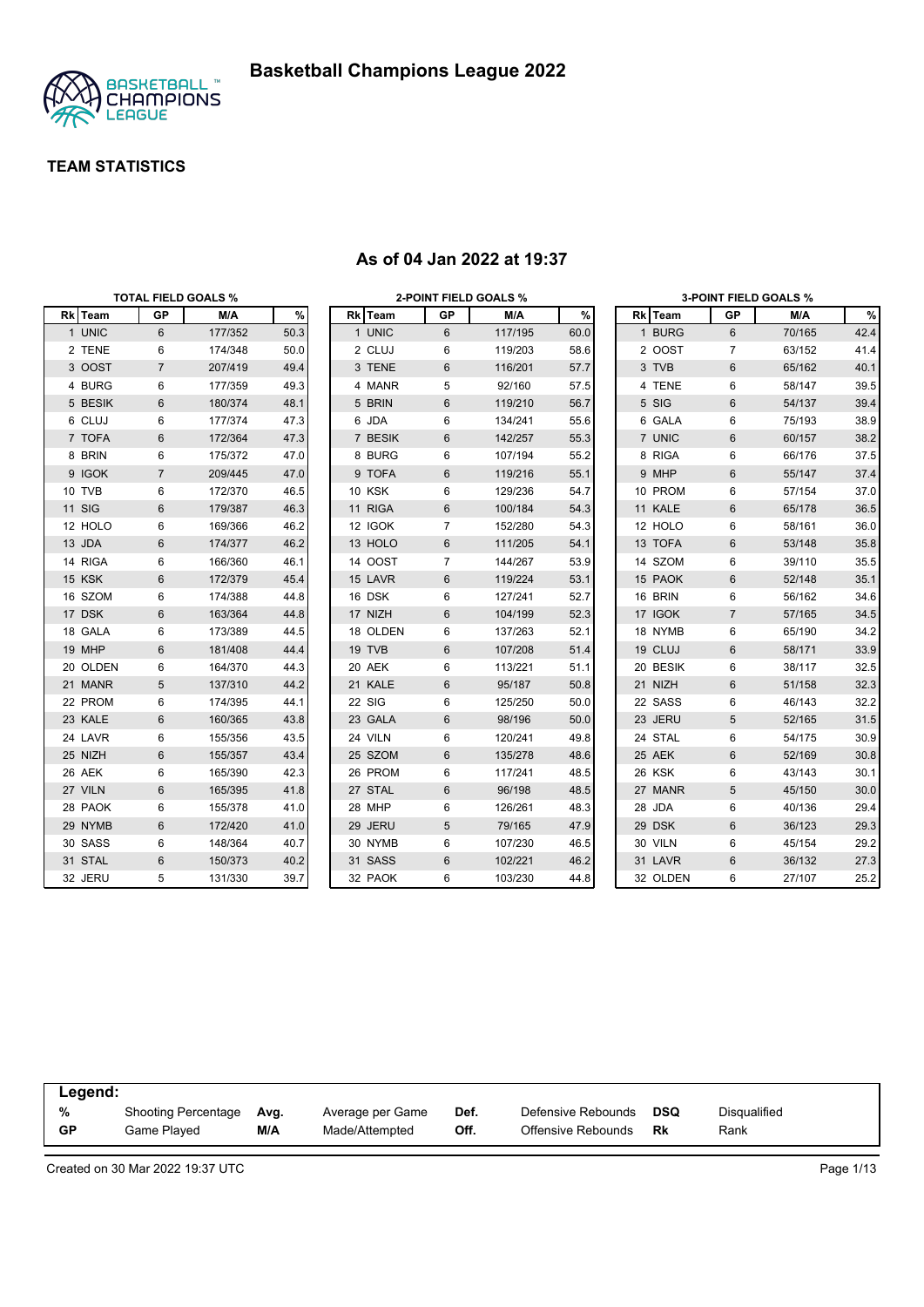

|          | <b>FREE THROWS %</b> |         |      |          | <b>POINTS FOR</b> |              |      |          | <b>POINTS AGAINST</b> |              |      |
|----------|----------------------|---------|------|----------|-------------------|--------------|------|----------|-----------------------|--------------|------|
| Rk Team  | <b>GP</b>            | M/A     | $\%$ | Rk Team  | <b>GP</b>         | <b>Total</b> | Avg. | Rk Team  | GP                    | <b>Total</b> | Avg. |
| 1 GALA   | 6                    | 104/122 | 85.2 | 1 GALA   | 6                 | 525          | 87.5 | 1 UNIC   | 6                     | 403          | 67.2 |
| 2 NYMB   | 6                    | 72/85   | 84.7 | 2 CLUJ   | 6                 | 523          | 87.2 | 2 MANR   | 5                     | 355          | 71.0 |
| 3 TVB    | 6                    | 74/91   | 81.3 | 3 OOST   | $\overline{7}$    | 588          | 84.0 | 3 JDA    | 6                     | 433          | 72.2 |
| 4 DSK    | 6                    | 97/121  | 80.2 | 4 HOLO   | 6                 | 494          | 82.3 | 4 PROM   | 6                     | 434          | 72.3 |
| 5 VILN   | 6                    | 100/125 | 80.0 | 5 MHP    | 6                 | 494          | 82.3 | 5 LAVR   | $6\phantom{1}$        | 440          | 73.3 |
| 6 MHP    | 6                    | 77/98   | 78.6 | 6 SIG    | 6                 | 491          | 81.8 | 6 SZOM   | 6                     | 442          | 73.7 |
| 7 BESIK  | 6                    | 73/93   | 78.5 | 7 BURG   | 6                 | 487          | 81.2 | 7 VILN   | $6\phantom{1}$        | 442          | 73.7 |
| 8 STAL   | 6                    | 95/122  | 77.9 | 8 TOFA   | 6                 | 483          | 80.5 | 8 TVB    | 6                     | 446          | 74.3 |
| 9 NIZH   | 6                    | 98/127  | 77.2 | 9 TVB    | 6                 | 483          | 80.5 | 9 MHP    | 6                     | 450          | 75.0 |
| 10 BURG  | 6                    | 63/82   | 76.8 | 10 MANR  | 5                 | 402          | 80.4 | 10 TENE  | 6                     | 450          | 75.0 |
| 11 MANR  | 5                    | 83/109  | 76.1 | 11 NYMB  | 6                 | 481          | 80.2 | 11 IGOK  | $\overline{7}$        | 526          | 75.1 |
| 12 TOFA  | 6                    | 86/113  | 76.1 | 12 TENE  | 6                 | 476          | 79.3 | 12 JERU  | 5                     | 376          | 75.2 |
| 13 UNIC  | 6                    | 53/70   | 75.7 | 13 VILN  | 6                 | 475          | 79.2 | 13 HOLO  | $6\phantom{1}6$       | 458          | 76.3 |
| 14 OLDEN | 6                    | 95/126  | 75.4 | 14 AEK   | 6                 | 471          | 78.5 | 14 PAOK  | 6                     | 459          | 76.5 |
| 15 HOLO  | 6                    | 98/130  | 75.4 | 15 BESIK | 6                 | 471          | 78.5 | 15 TOFA  | 6                     | 463          | 77.2 |
| 16 SASS  | 6                    | 79/106  | 74.5 | 16 IGOK  | $\overline{7}$    | 547          | 78.1 | 16 DSK   | 6                     | 470          | 78.3 |
| 17 OOST  | $\overline{7}$       | 111/149 | 74.5 | 17 UNIC  | 6                 | 467          | 77.8 | 17 BURG  | 6                     | 472          | 78.7 |
| 18 KALE  | 6                    | 78/105  | 74.3 | 18 BRIN  | 6                 | 464          | 77.3 | 18 RIGA  | 6                     | 474          | 79.0 |
| 19 PROM  | 6                    | 54/73   | 74.0 | 19 KALE  | 6                 | 463          | 77.2 | 19 KSK   | $6\phantom{1}$        | 475          | 79.2 |
| 20 LAVR  | 6                    | 65/88   | 73.9 | 20 RIGA  | 6                 | 463          | 77.2 | 20 BESIK | 6                     | 478          | 79.7 |
| 21 AEK   | 6                    | 89/125  | 71.2 | 21 JERU  | 5                 | 385          | 77.0 | 21 STAL  | $6\phantom{1}$        | 483          | 80.5 |
| 22 KSK   | 6                    | 66/93   | 71.0 | 22 SZOM  | 6                 | 461          | 76.8 | 22 GALA  | 6                     | 486          | 81.0 |
| 23 RIGA  | 6                    | 65/92   | 70.7 | 23 DSK   | 6                 | 459          | 76.5 | 23 SIG   | $6\phantom{1}$        | 489          | 81.5 |
| 24 SZOM  | 6                    | 74/105  | 70.5 | 24 NIZH  | 6                 | 459          | 76.5 | 24 OLDEN | 6                     | 491          | 81.8 |
| 25 PAOK  | 6                    | 80/114  | 70.2 | 25 PROM  | 6                 | 459          | 76.5 | 25 KALE  | $6\phantom{1}6$       | 501          | 83.5 |
| 26 SIG   | 6                    | 79/113  | 69.9 | 26 KSK   | 6                 | 453          | 75.5 | 26 NIZH  | 6                     | 503          | 83.8 |
| 27 JDA   | $\,6\,$              | 54/79   | 68.4 | 27 OLDEN | 6                 | 450          | 75.0 | 27 OOST  | $\overline{7}$        | 587          | 83.9 |
| 28 TENE  | 6                    | 70/105  | 66.7 | 28 STAL  | 6                 | 449          | 74.8 | 28 CLUJ  | 6                     | 505          | 84.2 |
| 29 CLUJ  | 6                    | 111/168 | 66.1 | 29 JDA   | 6                 | 442          | 73.7 | 29 BRIN  | $6\phantom{1}$        | 507          | 84.5 |
| 30 BRIN  | 6                    | 58/89   | 65.2 | 30 PAOK  | 6                 | 442          | 73.7 | 30 NYMB  | 6                     | 509          | 84.8 |
| 31 JERU  | 5                    | 71/109  | 65.1 | 31 SASS  | 6                 | 421          | 70.2 | 31 AEK   | 6                     | 516          | 86.0 |
| 32 IGOK  | $\overline{7}$       | 72/113  | 63.7 | 32 LAVR  | 6                 | 411          | 68.5 | 32 SASS  | 6                     | 516          | 86.0 |

| Legend:   |                            |      |                  |      |                    |     |              |
|-----------|----------------------------|------|------------------|------|--------------------|-----|--------------|
| %         | <b>Shooting Percentage</b> | Avg. | Average per Game | Def. | Defensive Rebounds | DSQ | Disqualified |
| <b>GP</b> | Game Played                | M/A  | Made/Attempted   | Off. | Offensive Rebounds | Rk  | Rank         |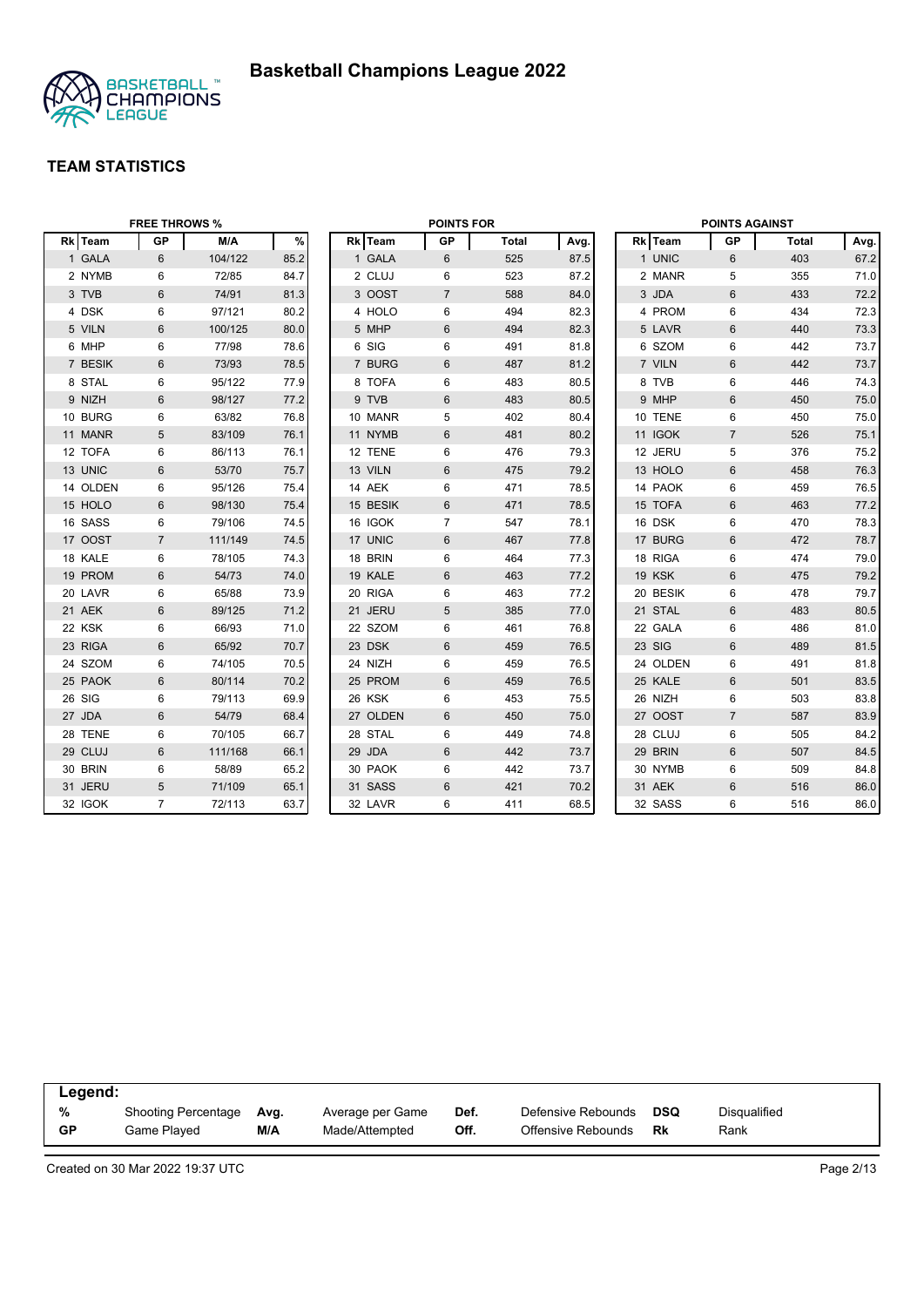

|          |                | <b>REBOUNDS</b> |      |              |      |          | <b>ASSISTS</b> |              |      |          | <b>FOULS</b>   |              |      |
|----------|----------------|-----------------|------|--------------|------|----------|----------------|--------------|------|----------|----------------|--------------|------|
| Rk Team  | <b>GP</b>      | Off.            | Def. | <b>Total</b> | Avg. | Rk Team  | <b>GP</b>      | <b>Total</b> | Avg. | Rk Team  | <b>GP</b>      | <b>Total</b> | Avg. |
| 1 PROM   | 6              | 77              | 172  | 249          | 41.5 | 1 CLUJ   | 6              | 126          | 21.0 | 1 BRIN   | 6              | 136          | 22.7 |
| 2 JERU   | 5              | 66              | 140  | 206          | 41.2 | 2 OOST   | $\overline{7}$ | 144          | 20.6 | 2 DSK    | 6              | 136          | 22.7 |
| 3 IGOK   | $\overline{7}$ | 93              | 193  | 286          | 40.9 | 3 BRIN   | 6              | 123          | 20.5 | 3 HOLO   | $6\,$          | 135          | 22.5 |
| 4 SZOM   | 6              | 79              | 165  | 244          | 40.7 | 4 BURG   | 6              | 120          | 20.0 | 4 OOST   | $\overline{7}$ | 152          | 21.7 |
| 5 MANR   | 5              | 54              | 145  | 199          | 39.8 | 5 RIGA   | 6              | 120          | 20.0 | 5 NYMB   | $\,6\,$        | 130          | 21.7 |
| 6 MHP    | 6              | 88              | 145  | 233          | 38.8 | 6 TVB    | 6              | 120          | 20.0 | 6 JERU   | 5              | 108          | 21.6 |
| 7 NYMB   | 6              | 71              | 159  | 230          | 38.3 | 7 MANR   | 5              | 100          | 20.0 | 7 NIZH   | $6\phantom{1}$ | 128          | 21.3 |
| 8 STAL   | 6              | 67              | 159  | 226          | 37.7 | 8 HOLO   | 6              | 118          | 19.7 | 8 KSK    | 6              | 125          | 20.8 |
| 9 TVB    | 6              | 61              | 161  | 222          | 37.0 | 9 NIZH   | 6              | 118          | 19.7 | 9 BURG   | $6\phantom{1}$ | 124          | 20.7 |
| 10 DSK   | 6              | 78              | 143  | 221          | 36.8 | 10 SZOM  | 6              | 117          | 19.5 | 10 BESIK | 6              | 121          | 20.2 |
| 11 GALA  | 6              | 62              | 157  | 219          | 36.5 | 11 UNIC  | $6\phantom{1}$ | 117          | 19.5 | 11 RIGA  | $6\phantom{1}$ | 121          | 20.2 |
| 12 PAOK  | 6              | 59              | 159  | 218          | 36.3 | 12 GALA  | 6              | 111          | 18.5 | 12 SASS  | 6              | 121          | 20.2 |
| 13 CLUJ  | 6              | 74              | 143  | 217          | 36.2 | 13 SIG   | $\,6$          | 111          | 18.5 | 13 TOFA  | $6\phantom{1}$ | 121          | 20.2 |
| 14 VILN  | 6              | 81              | 135  | 216          | 36.0 | 14 TOFA  | 6              | 108          | 18.0 | 14 SZOM  | 6              | 120          | 20.0 |
| 15 OOST  | $\overline{7}$ | 73              | 177  | 250          | 35.7 | 15 IGOK  | $\overline{7}$ | 125          | 17.9 | 15 VILN  | $6\phantom{1}$ | 120          | 20.0 |
| 16 KSK   | 6              | 78              | 136  | 214          | 35.7 | 16 BESIK | 6              | 107          | 17.8 | 16 MANR  | 5              | 100          | 20.0 |
| 17 SIG   | 6              | 78              | 135  | 213          | 35.5 | 17 TENE  | 6              | 106          | 17.7 | 17 CLUJ  | $6\phantom{1}$ | 117          | 19.5 |
| 18 RIGA  | 6              | 60              | 152  | 212          | 35.3 | 18 KALE  | 6              | 103          | 17.2 | 18 KALE  | 6              | 117          | 19.5 |
| 19 TENE  | 6              | 51              | 161  | 212          | 35.3 | 19 JDA   | 6              | 101          | 16.8 | 19 TVB   | 6              | 117          | 19.5 |
| 20 HOLO  | 6              | 50              | 159  | 209          | 34.8 | 20 PROM  | 6              | 101          | 16.8 | 20 OLDEN | 6              | 116          | 19.3 |
| 21 BESIK | 6              | 49              | 159  | 208          | 34.7 | 21 NYMB  | $6\phantom{1}$ | 100          | 16.7 | 21 PROM  | 6              | 115          | 19.2 |
| 22 NIZH  | 6              | 73              | 133  | 206          | 34.3 | 22 SASS  | 6              | 100          | 16.7 | 22 PAOK  | 6              | 113          | 18.8 |
| 23 BURG  | 6              | 60              | 145  | 205          | 34.2 | 23 VILN  | $\,6$          | 100          | 16.7 | 23 TENE  | $6\phantom{1}$ | 112          | 18.7 |
| 24 UNIC  | 6              | 55              | 150  | 205          | 34.2 | 24 PAOK  | 6              | 98           | 16.3 | 24 MHP   | 6              | 111          | 18.5 |
| 25 JDA   | 6              | 64              | 136  | 200          | 33.3 | 25 STAL  | 6              | 95           | 15.8 | 25 STAL  | $6\phantom{1}$ | 111          | 18.5 |
| 26 KALE  | 6              | 57              | 143  | 200          | 33.3 | 26 JERU  | 5              | 79           | 15.8 | 26 AEK   | 6              | 110          | 18.3 |
| 27 BRIN  | 6              | 43              | 151  | 194          | 32.3 | 27 AEK   | 6              | 92           | 15.3 | 27 JDA   | 6              | 110          | 18.3 |
| 28 LAVR  | 6              | 52              | 142  | 194          | 32.3 | 28 KSK   | 6              | 92           | 15.3 | 28 SIG   | 6              | 110          | 18.3 |
| 29 OLDEN | 6              | 60              | 130  | 190          | 31.7 | 29 OLDEN | 6              | 92           | 15.3 | 29 GALA  | 6              | 109          | 18.2 |
| 30 TOFA  | 6              | 61              | 129  | 190          | 31.7 | 30 DSK   | 6              | 87           | 14.5 | 30 IGOK  | $\overline{7}$ | 126          | 18.0 |
| 31 AEK   | 6              | 62              | 126  | 188          | 31.3 | 31 MHP   | $6\phantom{1}$ | 84           | 14.0 | 31 UNIC  | $6\,$          | 107          | 17.8 |
| 32 SASS  | 6              | 60              | 120  | 180          | 30.0 | 32 LAVR  | 6              | 73           | 12.2 | 32 LAVR  | 6              | 103          | 17.2 |

| Legend: |                            |      |                  |      |                    |     |              |
|---------|----------------------------|------|------------------|------|--------------------|-----|--------------|
| %       | <b>Shooting Percentage</b> | Ava. | Average per Game | Def. | Defensive Rebounds | DSQ | Disqualified |
| GP      | Game Plaved                | M/A  | Made/Attempted   | Off. | Offensive Rebounds | Rk  | Rank         |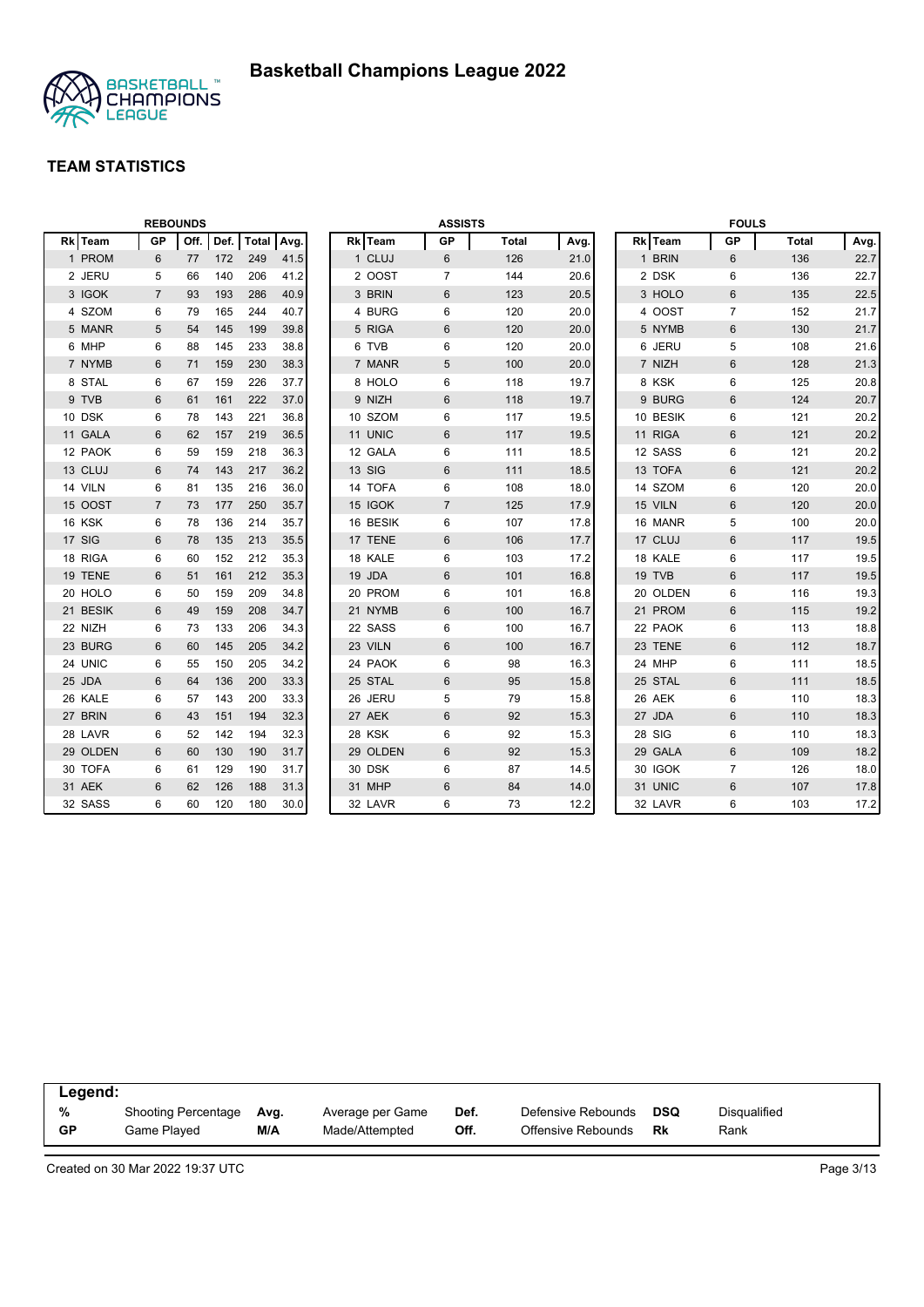

|          | <b>TURNOVERS</b> |              |      |          | <b>STEALS</b>  |              |      |          | <b>BLOCKED SHOTS</b> |       |         |
|----------|------------------|--------------|------|----------|----------------|--------------|------|----------|----------------------|-------|---------|
| Rk Team  | GP               | <b>Total</b> | Avg. | Rk Team  | GP             | <b>Total</b> | Avg. | Rk Team  | GP                   | Total | Avg.    |
| 1 DSK    | 6                | 113          | 18.8 | 1 DSK    | 6              | 58           | 9.7  | 1 KSK    | 6                    | 32    | 5.3     |
| 2 BURG   | 6                | 100          | 16.7 | 2 JDA    | 6              | 58           | 9.7  | 2 BESIK  | 6                    | 28    | 4.7     |
| 3 RIGA   | 6                | 99           | 16.5 | 3 VILN   | 6              | 52           | 8.7  | 3 MHP    | 6                    | 26    | 4.3     |
| 4 UNIC   | 6                | 95           | 15.8 | 4 CLUJ   | 6              | 51           | 8.5  | 4 RIGA   | 6                    | 23    | 3.8     |
| 5 STAL   | $6\phantom{1}$   | 94           | 15.7 | 5 SIG    | 6              | 47           | 7.8  | 5 TVB    | $6\phantom{1}$       | 23    | 3.8     |
| 6 NIZH   | 6                | 93           | 15.5 | 6 LAVR   | 6              | 45           | 7.5  | 6 CLUJ   | 6                    | 21    | 3.5     |
| 7 SASS   | $6\,$            | 93           | 15.5 | 7 OLDEN  | $6\,$          | 45           | 7.5  | 7 TENE   | $6\,$                | 20    | 3.3     |
| 8 CLUJ   | 6                | 92           | 15.3 | 8 GALA   | 6              | 44           | 7.3  | 8 SASS   | 6                    | 19    | 3.2     |
| 9 PROM   | 6                | 90           | 15.0 | 9 STAL   | 6              | 44           | 7.3  | 9 SZOM   | $6\phantom{1}$       | 19    | 3.2     |
| 10 KALE  | 6                | 88           | 14.7 | 10 UNIC  | 6              | 44           | 7.3  | 10 JERU  | 5                    | 16    | 3.2     |
| 11 OOST  | $\overline{7}$   | 102          | 14.6 | 11 HOLO  | 6              | 43           | 7.2  | 11 JDA   | 6                    | 18    | 3.0     |
| 12 BESIK | 6                | 87           | 14.5 | 12 SZOM  | 6              | 43           | 7.2  | 12 MANR  | 5                    | 15    | 3.0     |
| 13 IGOK  | $\overline{7}$   | 100          | 14.3 | 13 TOFA  | 6              | 43           | 7.2  | 13 IGOK  | $\overline{7}$       | 20    | 2.9     |
| 14 KSK   | 6                | 85           | 14.2 | 14 BESIK | 6              | 42           | 7.0  | 14 BURG  | 6                    | 17    | 2.8     |
| 15 TENE  | 6                | 85           | 14.2 | 15 MHP   | 6              | 42           | 7.0  | 15 PAOK  | $6\phantom{1}$       | 17    | 2.8     |
| 16 MANR  | 5                | 70           | 14.0 | 16 SASS  | 6              | 42           | 7.0  | 16 OOST  | $\overline{7}$       | 19    | 2.7     |
| 17 BRIN  | $6\phantom{1}$   | 82           | 13.7 | 17 JERU  | 5              | 35           | 7.0  | 17 TOFA  | 6                    | 16    | 2.7     |
| 18 TVB   | 6                | 82           | 13.7 | 18 AEK   | 6              | 41           | 6.8  | 18 UNIC  | 6                    | 16    | 2.7     |
| 19 LAVR  | 6                | 80           | 13.3 | 19 KSK   | 6              | 39           | 6.5  | 19 STAL  | 6                    | 15    | 2.5     |
| 20 HOLO  | 6                | 79           | 13.2 | 20 MANR  | 5              | 32           | 6.4  | 20 VILN  | 6                    | 15    | 2.5     |
| 21 JERU  | 5                | 66           | 13.2 | 21 TVB   | $6\,$          | 38           | 6.3  | 21 GALA  | $6\,$                | 13    | 2.2     |
| 22 JDA   | 6                | 78           | 13.0 | 22 BRIN  | 6              | 37           | 6.2  | 22 HOLO  | 6                    | 13    | 2.2     |
| 23 SIG   | $6\phantom{1}$   | 78           | 13.0 | 23 NYMB  | 6              | 37           | 6.2  | 23 LAVR  | $6\phantom{1}6$      | 13    | $2.2\,$ |
| 24 SZOM  | 6                | 78           | 13.0 | 24 IGOK  | $\overline{7}$ | 43           | 6.1  | 24 OLDEN | 6                    | 13    | 2.2     |
| 25 VILN  | 6                | 78           | 13.0 | 25 TENE  | 6              | 36           | 6.0  | 25 PROM  | 6                    | 13    | 2.2     |
| 26 TOFA  | 6                | 75           | 12.5 | 26 PROM  | 6              | 35           | 5.8  | 26 DSK   | 6                    | 12    | 2.0     |
| 27 OLDEN | 6                | 71           | 11.8 | 27 RIGA  | 6              | 35           | 5.8  | 27 NIZH  | 6                    | 12    | 2.0     |
| 28 PAOK  | 6                | 69           | 11.5 | 28 BURG  | 6              | 33           | 5.5  | 28 AEK   | 6                    | 11    | 1.8     |
| 29 MHP   | 6                | 68           | 11.3 | 29 PAOK  | 6              | 33           | 5.5  | 29 BRIN  | 6                    | 10    | 1.7     |
| 30 NYMB  | 6                | 67           | 11.2 | 30 NIZH  | 6              | 31           | 5.2  | 30 KALE  | 6                    | 10    | 1.7     |
| 31 AEK   | 6                | 62           | 10.3 | 31 KALE  | 6              | 28           | 4.7  | 31 SIG   | 6                    | 8     | 1.3     |
| 32 GALA  | 6                | 62           | 10.3 | 32 OOST  | $\overline{7}$ | 32           | 4.6  | 32 NYMB  | 6                    | 3     | 0.5     |

| Legend:   |                            |      |                  |      |                    |     |              |  |
|-----------|----------------------------|------|------------------|------|--------------------|-----|--------------|--|
| %         | <b>Shooting Percentage</b> | Avg. | Average per Game | Def. | Defensive Rebounds | DSQ | Disqualified |  |
| <b>GP</b> | Game Played                | M/A  | Made/Attempted   | Off. | Offensive Rebounds | Rk  | Rank         |  |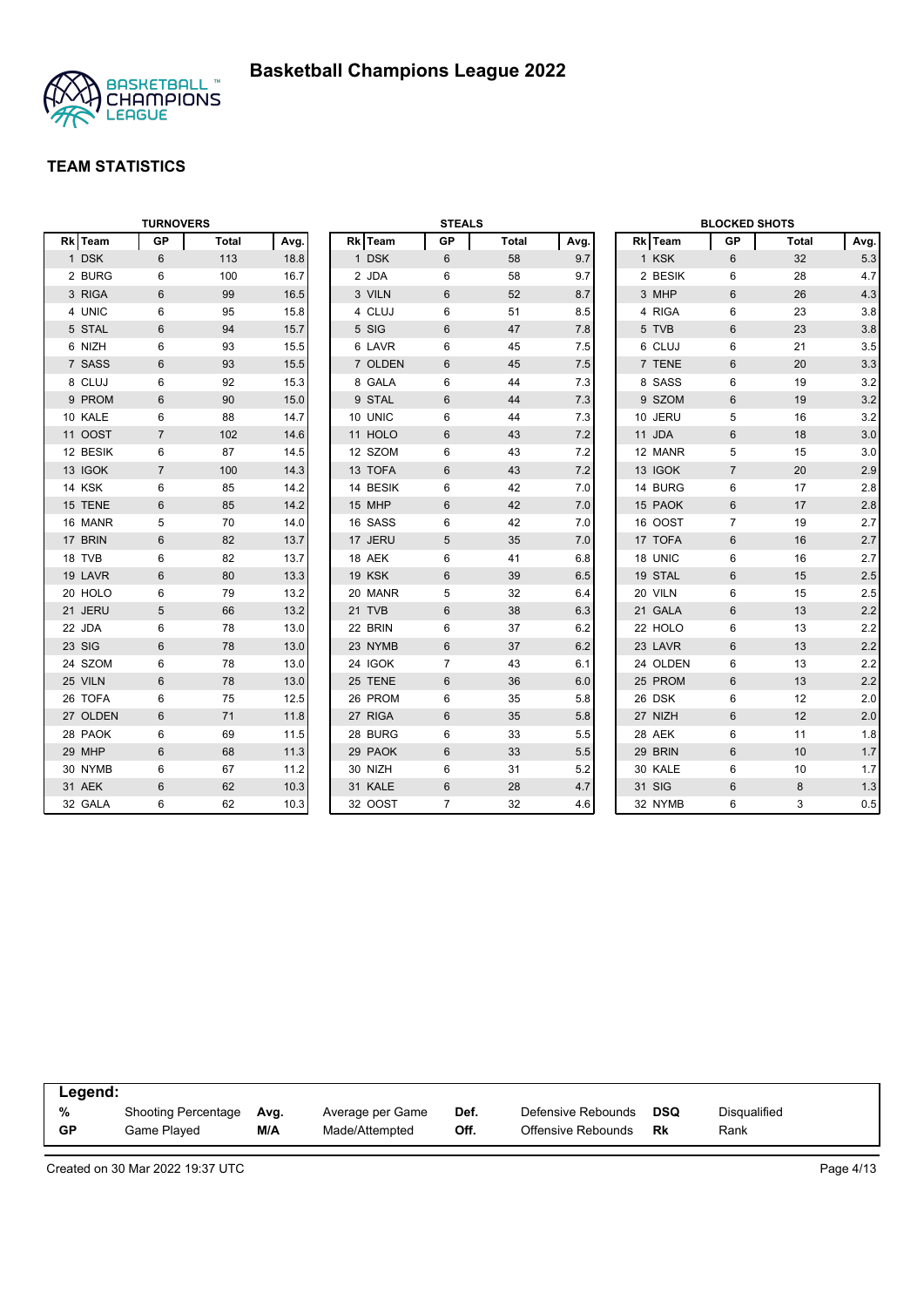



|          |                | <b>TOTAL FIELD GOALS MADE</b> |      |         |                | <b>2-POINT FIELD GOALS MADE</b> |      |          |                | <b>3-POINT FIELD GOALS MADE</b> |      |
|----------|----------------|-------------------------------|------|---------|----------------|---------------------------------|------|----------|----------------|---------------------------------|------|
| Rk Team  | <b>GP</b>      | M/A                           | Avg. | Rk Team | GP             | Total                           | Avg. | Rk Team  | GP             | Total                           | Avg. |
| 1 MHP    | 6              | 181                           | 30.2 | 1 BESIK | 6              | 142                             | 23.7 | 1 GALA   | 6              | 75                              | 12.5 |
| 2 BESIK  | 6              | 180                           | 30.0 | 2 OLDEN | 6              | 137                             | 22.8 | 2 BURG   | 6              | 70                              | 11.7 |
| 3 IGOK   | $\overline{7}$ | 209                           | 29.9 | 3 SZOM  | 6              | 135                             | 22.5 | 3 RIGA   | 6              | 66                              | 11.0 |
| 4 SIG    | 6              | 179                           | 29.8 | 4 JDA   | 6              | 134                             | 22.3 | 4 KALE   | 6              | 65                              | 10.8 |
| 5 OOST   | $\overline{7}$ | 207                           | 29.6 | 5 IGOK  | $\overline{7}$ | 152                             | 21.7 | 5 NYMB   | 6              | 65                              | 10.8 |
| 6 BURG   | 6              | 177                           | 29.5 | 6 KSK   | 6              | 129                             | 21.5 | 6 TVB    | 6              | 65                              | 10.8 |
| 7 CLUJ   | $6\phantom{1}$ | 177                           | 29.5 | 7 DSK   | 6              | 127                             | 21.2 | 7 JERU   | 5              | 52                              | 10.4 |
| 8 UNIC   | 6              | 177                           | 29.5 | 8 MHP   | 6              | 126                             | 21.0 | 8 UNIC   | 6              | 60                              | 10.0 |
| 9 BRIN   | 6              | 175                           | 29.2 | 9 SIG   | 6              | 125                             | 20.8 | 9 CLUJ   | 6              | 58                              | 9.7  |
| 10 JDA   | 6              | 174                           | 29.0 | 10 OOST | $\overline{7}$ | 144                             | 20.6 | 10 HOLO  | 6              | 58                              | 9.7  |
| 11 PROM  | $6\phantom{1}$ | 174                           | 29.0 | 11 VILN | 6              | 120                             | 20.0 | 11 TENE  | 6              | 58                              | 9.7  |
| 12 SZOM  | 6              | 174                           | 29.0 | 12 BRIN | 6              | 119                             | 19.8 | 12 PROM  | 6              | 57                              | 9.5  |
| 13 TENE  | $\,6$          | 174                           | 29.0 | 13 CLUJ | 6              | 119                             | 19.8 | 13 BRIN  | $6\,$          | 56                              | 9.3  |
| 14 GALA  | 6              | 173                           | 28.8 | 14 LAVR | 6              | 119                             | 19.8 | 14 MHP   | 6              | 55                              | 9.2  |
| 15 KSK   | $6\phantom{1}$ | 172                           | 28.7 | 15 TOFA | 6              | 119                             | 19.8 | 15 OOST  | $\overline{7}$ | 63                              | 9.0  |
| 16 NYMB  | 6              | 172                           | 28.7 | 16 PROM | 6              | 117                             | 19.5 | 16 SIG   | 6              | 54                              | 9.0  |
| 17 TOFA  | $6\phantom{1}$ | 172                           | 28.7 | 17 UNIC | 6              | 117                             | 19.5 | 17 STAL  | 6              | 54                              | 9.0  |
| 18 TVB   | 6              | 172                           | 28.7 | 18 TENE | 6              | 116                             | 19.3 | 18 MANR  | 5              | 45                              | 9.0  |
| 19 HOLO  | 6              | 169                           | 28.2 | 19 AEK  | 6              | 113                             | 18.8 | 19 TOFA  | 6              | 53                              | 8.8  |
| 20 RIGA  | 6              | 166                           | 27.7 | 20 HOLO | 6              | 111                             | 18.5 | 20 AEK   | 6              | 52                              | 8.7  |
| 21 AEK   | 6              | 165                           | 27.5 | 21 MANR | 5              | 92                              | 18.4 | 21 PAOK  | 6              | 52                              | 8.7  |
| 22 VILN  | 6              | 165                           | 27.5 | 22 BURG | 6              | 107                             | 17.8 | 22 NIZH  | 6              | 51                              | 8.5  |
| 23 MANR  | 5              | 137                           | 27.4 | 23 NYMB | 6              | 107                             | 17.8 | 23 IGOK  | $\overline{7}$ | 57                              | 8.1  |
| 24 OLDEN | 6              | 164                           | 27.3 | 24 TVB  | 6              | 107                             | 17.8 | 24 SASS  | 6              | 46                              | 7.7  |
| 25 DSK   | 6              | 163                           | 27.2 | 25 NIZH | 6              | 104                             | 17.3 | 25 VILN  | 6              | 45                              | 7.5  |
| 26 KALE  | 6              | 160                           | 26.7 | 26 PAOK | 6              | 103                             | 17.2 | 26 KSK   | 6              | 43                              | 7.2  |
| 27 JERU  | 5              | 131                           | 26.2 | 27 SASS | 6              | 102                             | 17.0 | 27 JDA   | 6              | 40                              | 6.7  |
| 28 LAVR  | 6              | 155                           | 25.8 | 28 RIGA | 6              | 100                             | 16.7 | 28 SZOM  | 6              | 39                              | 6.5  |
| 29 NIZH  | 6              | 155                           | 25.8 | 29 GALA | 6              | 98                              | 16.3 | 29 BESIK | 6              | 38                              | 6.3  |
| 30 PAOK  | 6              | 155                           | 25.8 | 30 STAL | 6              | 96                              | 16.0 | 30 DSK   | 6              | 36                              | 6.0  |
| 31 STAL  | $6\phantom{1}$ | 150                           | 25.0 | 31 KALE | 6              | 95                              | 15.8 | 31 LAVR  | $6\phantom{1}$ | 36                              | 6.0  |
| 32 SASS  | 6              | 148                           | 24.7 | 32 JERU | 5              | 79                              | 15.8 | 32 OLDEN | 6              | 27                              | 4.5  |

| Legend:   |                            |      |                  |      |                    |     |              |  |
|-----------|----------------------------|------|------------------|------|--------------------|-----|--------------|--|
| %         | <b>Shooting Percentage</b> | Avg. | Average per Game | Def. | Defensive Rebounds | DSQ | Disqualified |  |
| <b>GP</b> | Game Played                | M/A  | Made/Attempted   | Off. | Offensive Rebounds | Rk  | Rank         |  |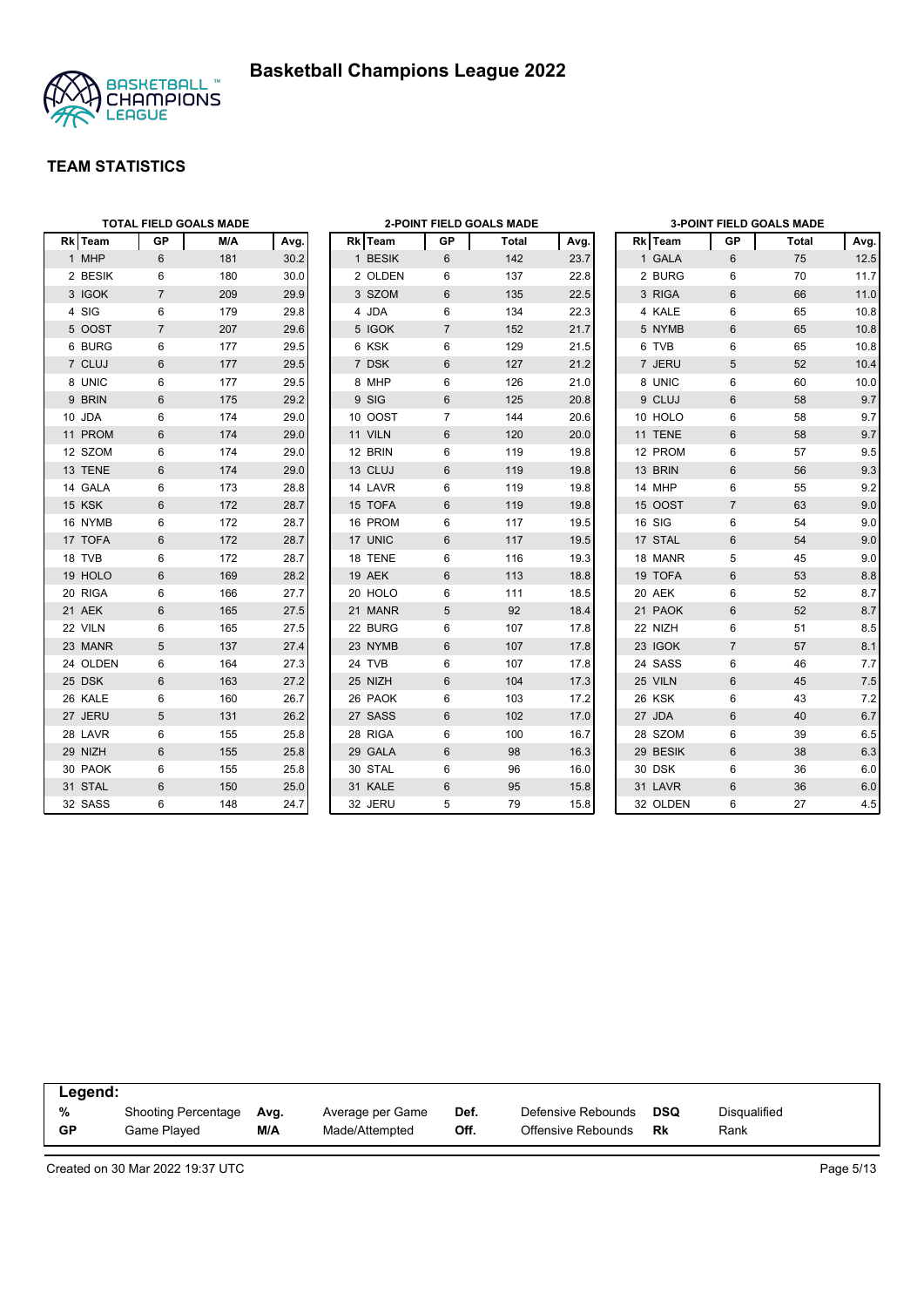



|          | <b>FREE THROWS MADE</b> |       |      |          |                | <b>TOTAL FIELD GOALS ATTEMPTS</b> |      |         |                | <b>2-POINT FIELD GOALS ATTEMPTS</b> |      |
|----------|-------------------------|-------|------|----------|----------------|-----------------------------------|------|---------|----------------|-------------------------------------|------|
| Rk Team  | GP                      | Total | Avg. | Rk Team  | GP             | Total                             | Avg. | Rk Team | GP             | Total                               | Avg. |
| 1 CLUJ   | 6                       | 111   | 18.5 | 1 NYMB   | 6              | 420                               | 70.0 | 1 SZOM  | 6              | 278                                 | 46.3 |
| 2 GALA   | 6                       | 104   | 17.3 | 2 MHP    | 6              | 408                               | 68.0 | 2 OLDEN | 6              | 263                                 | 43.8 |
| 3 VILN   | 6                       | 100   | 16.7 | 3 JERU   | 5              | 330                               | 66.0 | 3 MHP   | 6              | 261                                 | 43.5 |
| 4 MANR   | 5                       | 83    | 16.6 | 4 PROM   | 6              | 395                               | 65.8 | 4 BESIK | 6              | 257                                 | 42.8 |
| 5 HOLO   | 6                       | 98    | 16.3 | 5 VILN   | 6              | 395                               | 65.8 | 5 SIG   | $6\phantom{1}$ | 250                                 | 41.7 |
| 6 NIZH   | 6                       | 98    | 16.3 | 6 AEK    | 6              | 390                               | 65.0 | 6 DSK   | 6              | 241                                 | 40.2 |
| 7 DSK    | 6                       | 97    | 16.2 | 7 GALA   | $6\phantom{1}$ | 389                               | 64.8 | 7 JDA   | $6\phantom{1}$ | 241                                 | 40.2 |
| 8 OOST   | $\overline{7}$          | 111   | 15.9 | 8 SZOM   | 6              | 388                               | 64.7 | 8 PROM  | 6              | 241                                 | 40.2 |
| 9 OLDEN  | 6                       | 95    | 15.8 | 9 SIG    | 6              | 387                               | 64.5 | 9 VILN  | 6              | 241                                 | 40.2 |
| 10 STAL  | 6                       | 95    | 15.8 | 10 IGOK  | $\overline{7}$ | 445                               | 63.6 | 10 IGOK | $\overline{7}$ | 280                                 | 40.0 |
| 11 AEK   | 6                       | 89    | 14.8 | 11 KSK   | 6              | 379                               | 63.2 | 11 KSK  | $6\phantom{1}$ | 236                                 | 39.3 |
| 12 TOFA  | 6                       | 86    | 14.3 | 12 PAOK  | 6              | 378                               | 63.0 | 12 NYMB | 6              | 230                                 | 38.3 |
| 13 JERU  | 5                       | 71    | 14.2 | 13 JDA   | 6              | 377                               | 62.8 | 13 PAOK | 6              | 230                                 | 38.3 |
| 14 PAOK  | 6                       | 80    | 13.3 | 14 BESIK | 6              | 374                               | 62.3 | 14 OOST | $\overline{7}$ | 267                                 | 38.1 |
| 15 SASS  | 6                       | 79    | 13.2 | 15 CLUJ  | 6              | 374                               | 62.3 | 15 LAVR | $6\phantom{1}$ | 224                                 | 37.3 |
| 16 SIG   | 6                       | 79    | 13.2 | 16 STAL  | 6              | 373                               | 62.2 | 16 AEK  | 6              | 221                                 | 36.8 |
| 17 KALE  | 6                       | 78    | 13.0 | 17 BRIN  | $6\phantom{1}$ | 372                               | 62.0 | 17 SASS | $6\phantom{1}$ | 221                                 | 36.8 |
| 18 MHP   | 6                       | 77    | 12.8 | 18 MANR  | 5              | 310                               | 62.0 | 18 TOFA | 6              | 216                                 | 36.0 |
| 19 SZOM  | 6                       | 74    | 12.3 | 19 OLDEN | 6              | 370                               | 61.7 | 19 BRIN | 6              | 210                                 | 35.0 |
| 20 TVB   | 6                       | 74    | 12.3 | 20 TVB   | 6              | 370                               | 61.7 | 20 TVB  | 6              | 208                                 | 34.7 |
| 21 BESIK | 6                       | 73    | 12.2 | 21 HOLO  | 6              | 366                               | 61.0 | 21 HOLO | 6              | 205                                 | 34.2 |
| 22 NYMB  | 6                       | 72    | 12.0 | 22 KALE  | 6              | 365                               | 60.8 | 22 CLUJ | 6              | 203                                 | 33.8 |
| 23 TENE  | 6                       | 70    | 11.7 | 23 DSK   | 6              | 364                               | 60.7 | 23 TENE | 6              | 201                                 | 33.5 |
| 24 KSK   | 6                       | 66    | 11.0 | 24 SASS  | 6              | 364                               | 60.7 | 24 NIZH | 6              | 199                                 | 33.2 |
| 25 LAVR  | 6                       | 65    | 10.8 | 25 TOFA  | 6              | 364                               | 60.7 | 25 STAL | 6              | 198                                 | 33.0 |
| 26 RIGA  | 6                       | 65    | 10.8 | 26 RIGA  | 6              | 360                               | 60.0 | 26 JERU | 5              | 165                                 | 33.0 |
| 27 BURG  | 6                       | 63    | 10.5 | 27 OOST  | $\overline{7}$ | 419                               | 59.9 | 27 GALA | $6\,$          | 196                                 | 32.7 |
| 28 IGOK  | $\overline{7}$          | 72    | 10.3 | 28 BURG  | 6              | 359                               | 59.8 | 28 UNIC | $\,6\,$        | 195                                 | 32.5 |
| 29 BRIN  | 6                       | 58    | 9.7  | 29 NIZH  | 6              | 357                               | 59.5 | 29 BURG | $6\phantom{1}$ | 194                                 | 32.3 |
| 30 JDA   | 6                       | 54    | 9.0  | 30 LAVR  | 6              | 356                               | 59.3 | 30 MANR | 5              | 160                                 | 32.0 |
| 31 PROM  | 6                       | 54    | 9.0  | 31 UNIC  | 6              | 352                               | 58.7 | 31 KALE | 6              | 187                                 | 31.2 |
| 32 UNIC  | 6                       | 53    | 8.8  | 32 TENE  | 6              | 348                               | 58.0 | 32 RIGA | 6              | 184                                 | 30.7 |

| Legend:   |                            |      |                  |      |                    |            |              |
|-----------|----------------------------|------|------------------|------|--------------------|------------|--------------|
| %         | <b>Shooting Percentage</b> | Avg. | Average per Game | Def. | Defensive Rebounds | <b>DSQ</b> | Disqualified |
| <b>GP</b> | Game Plaved                | M/A  | Made/Attempted   | Off. | Offensive Rebounds | Rk         | Rank         |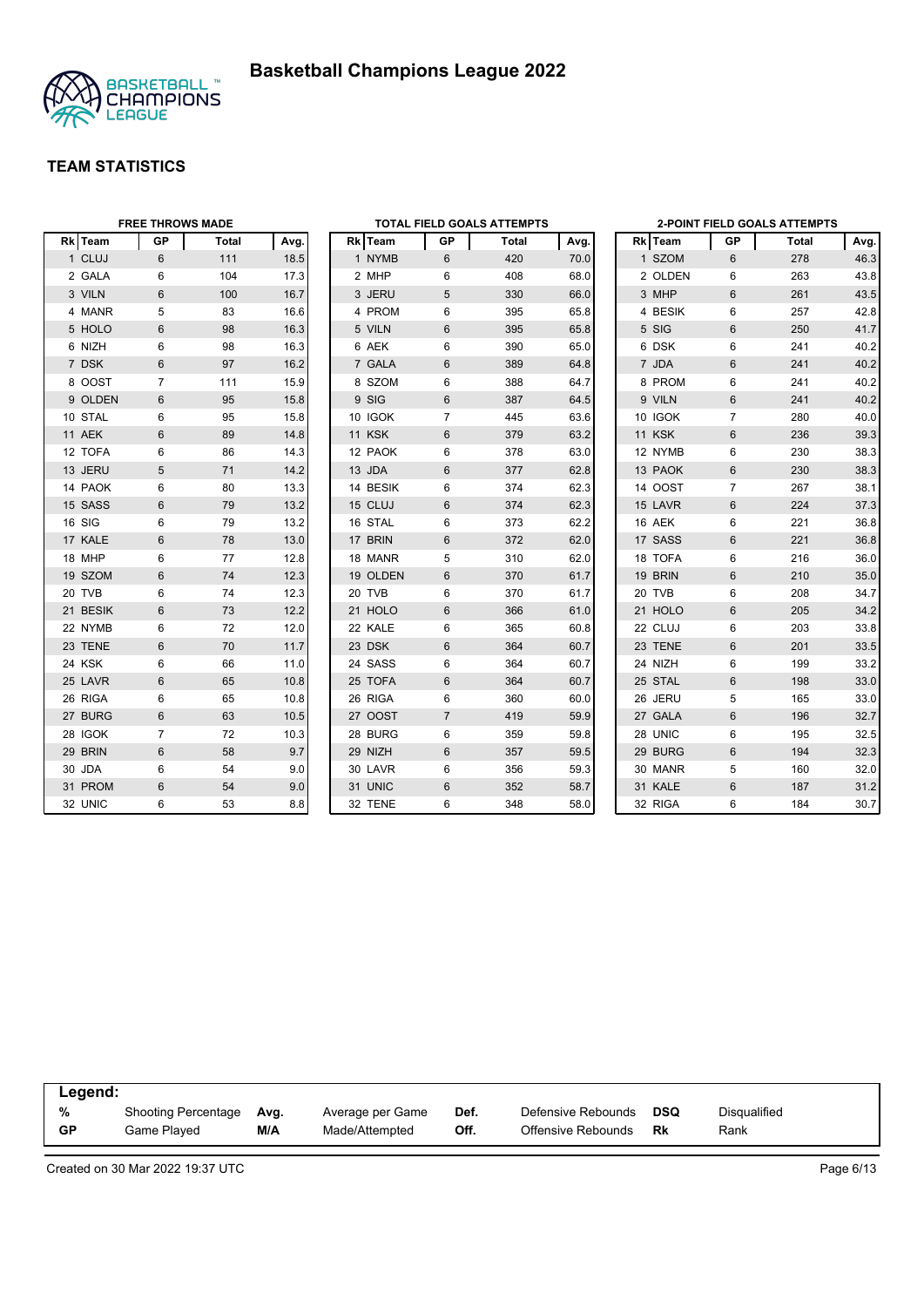

|          | <b>3-POINT FIELD GOALS ATTEMPTS</b> |       |      |  |          | <b>FREE THROWS ATTEMPTS</b> |       |      |  |          | <b>OFFENSIVE REBOUNDS</b> |       |      |  |  |
|----------|-------------------------------------|-------|------|--|----------|-----------------------------|-------|------|--|----------|---------------------------|-------|------|--|--|
| Rk Team  | GP                                  | Total | Avg. |  | Rk Team  | GP                          | Total | Avg. |  | Rk Team  | GP                        | Total | Avg. |  |  |
| 1 JERU   | 5                                   | 165   | 33.0 |  | 1 CLUJ   | 6                           | 168   | 28.0 |  | 1 MHP    | 6                         | 88    | 14.7 |  |  |
| 2 GALA   | 6                                   | 193   | 32.2 |  | 2 JERU   | 5                           | 109   | 21.8 |  | 2 VILN   | 6                         | 81    | 13.5 |  |  |
| 3 NYMB   | 6                                   | 190   | 31.7 |  | 3 MANR   | 5                           | 109   | 21.8 |  | 3 IGOK   | $\overline{7}$            | 93    | 13.3 |  |  |
| 4 MANR   | 5                                   | 150   | 30.0 |  | 4 HOLO   | 6                           | 130   | 21.7 |  | 4 SZOM   | 6                         | 79    | 13.2 |  |  |
| 5 KALE   | 6                                   | 178   | 29.7 |  | 5 OOST   | $\overline{7}$              | 149   | 21.3 |  | 5 JERU   | 5                         | 66    | 13.2 |  |  |
| 6 RIGA   | 6                                   | 176   | 29.3 |  | 6 NIZH   | 6                           | 127   | 21.2 |  | 6 DSK    | 6                         | 78    | 13.0 |  |  |
| 7 STAL   | $6\phantom{1}$                      | 175   | 29.2 |  | 7 OLDEN  | 6                           | 126   | 21.0 |  | 7 KSK    | $6\,$                     | 78    | 13.0 |  |  |
| 8 CLUJ   | 6                                   | 171   | 28.5 |  | 8 AEK    | 6                           | 125   | 20.8 |  | 8 SIG    | 6                         | 78    | 13.0 |  |  |
| 9 AEK    | $6\phantom{1}$                      | 169   | 28.2 |  | 9 VILN   | 6                           | 125   | 20.8 |  | 9 PROM   | 6                         | 77    | 12.8 |  |  |
| 10 BURG  | 6                                   | 165   | 27.5 |  | 10 GALA  | 6                           | 122   | 20.3 |  | 10 CLUJ  | 6                         | 74    | 12.3 |  |  |
| 11 BRIN  | 6                                   | 162   | 27.0 |  | 11 STAL  | 6                           | 122   | 20.3 |  | 11 NIZH  | 6                         | 73    | 12.2 |  |  |
| 12 TVB   | 6                                   | 162   | 27.0 |  | 12 DSK   | 6                           | 121   | 20.2 |  | 12 NYMB  | 6                         | 71    | 11.8 |  |  |
| 13 HOLO  | $6\phantom{.}6$                     | 161   | 26.8 |  | 13 PAOK  | $6\phantom{1}$              | 114   | 19.0 |  | 13 STAL  | $6\,$                     | 67    | 11.2 |  |  |
| 14 NIZH  | 6                                   | 158   | 26.3 |  | 14 SIG   | 6                           | 113   | 18.8 |  | 14 MANR  | 5                         | 54    | 10.8 |  |  |
| 15 UNIC  | 6                                   | 157   | 26.2 |  | 15 TOFA  | 6                           | 113   | 18.8 |  | 15 JDA   | $6\phantom{1}$            | 64    | 10.7 |  |  |
| 16 PROM  | 6                                   | 154   | 25.7 |  | 16 SASS  | 6                           | 106   | 17.7 |  | 16 OOST  | $\overline{7}$            | 73    | 10.4 |  |  |
| 17 VILN  | 6                                   | 154   | 25.7 |  | 17 KALE  | 6                           | 105   | 17.5 |  | 17 AEK   | 6                         | 62    | 10.3 |  |  |
| 18 PAOK  | 6                                   | 148   | 24.7 |  | 18 SZOM  | 6                           | 105   | 17.5 |  | 18 GALA  | 6                         | 62    | 10.3 |  |  |
| 19 TOFA  | 6                                   | 148   | 24.7 |  | 19 TENE  | 6                           | 105   | 17.5 |  | 19 TOFA  | 6                         | 61    | 10.2 |  |  |
| 20 MHP   | 6                                   | 147   | 24.5 |  | 20 MHP   | 6                           | 98    | 16.3 |  | 20 TVB   | 6                         | 61    | 10.2 |  |  |
| 21 TENE  | $6\phantom{1}$                      | 147   | 24.5 |  | 21 IGOK  | $\overline{7}$              | 113   | 16.1 |  | 21 BURG  | 6                         | 60    | 10.0 |  |  |
| 22 KSK   | 6                                   | 143   | 23.8 |  | 22 BESIK | 6                           | 93    | 15.5 |  | 22 OLDEN | 6                         | 60    | 10.0 |  |  |
| 23 SASS  | 6                                   | 143   | 23.8 |  | 23 KSK   | 6                           | 93    | 15.5 |  | 23 RIGA  | 6                         | 60    | 10.0 |  |  |
| 24 IGOK  | $\overline{7}$                      | 165   | 23.6 |  | 24 RIGA  | 6                           | 92    | 15.3 |  | 24 SASS  | 6                         | 60    | 10.0 |  |  |
| 25 SIG   | $6\phantom{1}$                      | 137   | 22.8 |  | 25 TVB   | 6                           | 91    | 15.2 |  | 25 PAOK  | 6                         | 59    | 9.8  |  |  |
| 26 JDA   | 6                                   | 136   | 22.7 |  | 26 BRIN  | 6                           | 89    | 14.8 |  | 26 KALE  | 6                         | 57    | 9.5  |  |  |
| 27 LAVR  | 6                                   | 132   | 22.0 |  | 27 LAVR  | 6                           | 88    | 14.7 |  | 27 UNIC  | 6                         | 55    | 9.2  |  |  |
| 28 OOST  | $\overline{7}$                      | 152   | 21.7 |  | 28 NYMB  | 6                           | 85    | 14.2 |  | 28 LAVR  | 6                         | 52    | 8.7  |  |  |
| 29 DSK   | 6                                   | 123   | 20.5 |  | 29 BURG  | 6                           | 82    | 13.7 |  | 29 TENE  | 6                         | 51    | 8.5  |  |  |
| 30 BESIK | 6                                   | 117   | 19.5 |  | 30 JDA   | 6                           | 79    | 13.2 |  | 30 HOLO  | 6                         | 50    | 8.3  |  |  |
| 31 SZOM  | 6                                   | 110   | 18.3 |  | 31 PROM  | 6                           | 73    | 12.2 |  | 31 BESIK | 6                         | 49    | 8.2  |  |  |
| 32 OLDEN | 6                                   | 107   | 17.8 |  | 32 UNIC  | 6                           | 70    | 11.7 |  | 32 BRIN  | 6                         | 43    | 7.2  |  |  |

| Legend:   |                     |      |                  |      |                    |     |                     |  |
|-----------|---------------------|------|------------------|------|--------------------|-----|---------------------|--|
| %         | Shooting Percentage | Avg. | Average per Game | Def. | Defensive Rebounds | DSQ | <b>Disqualified</b> |  |
| <b>GP</b> | Game Played         | M/A  | Made/Attempted   | Off. | Offensive Rebounds | Rk  | Rank                |  |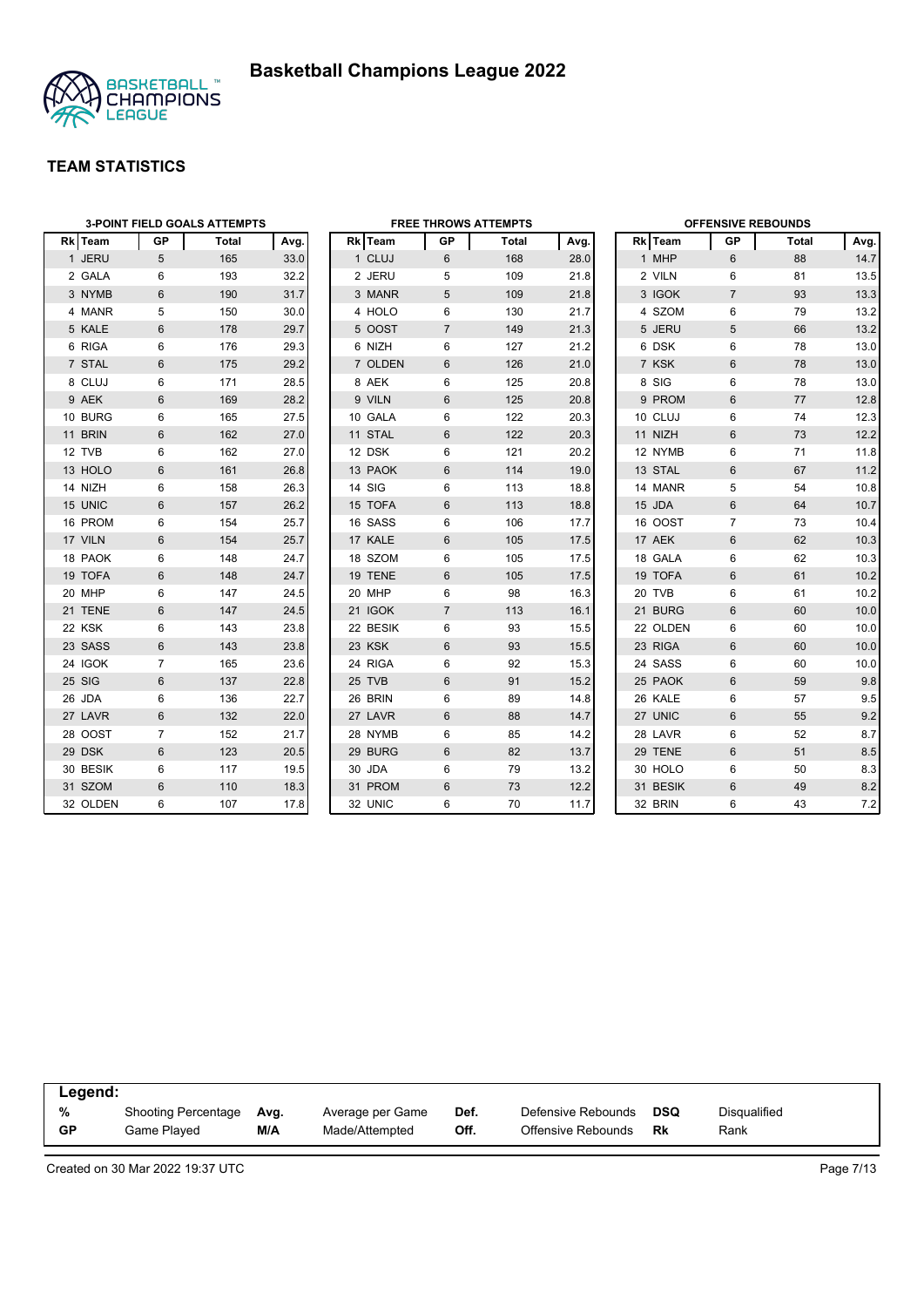



|         |          | <b>DEFENSIVE REBOUNDS</b> |       |      | <b>ALLOWED FIELD GOALS</b> |               |                |              |      | ALLOWED 2-POINT FIELD GOALS |          |                |       |      |
|---------|----------|---------------------------|-------|------|----------------------------|---------------|----------------|--------------|------|-----------------------------|----------|----------------|-------|------|
| Rk Team |          | <b>GP</b>                 | Total | Avg. |                            | Rk Team       | GP             | <b>Total</b> | Avg. |                             | Rk Team  | GP             | Total | Avg. |
|         | 1 MANR   | 5                         | 145   | 29.0 |                            | 1 SASS        | 6              | 197          | 32.8 |                             | 1 SASS   | 6              | 143   | 23.8 |
|         | 2 PROM   | 6                         | 172   | 28.7 |                            | 2 AEK         | 6              | 190          | 31.7 |                             | 2 VILN   | 6              | 138   | 23.0 |
|         | 3 JERU   | 5                         | 140   | 28.0 |                            | 3 NIZH        | 6              | 184          | 30.7 |                             | 3 UNIC   | 6              | 135   | 22.5 |
|         | 4 IGOK   | $\overline{7}$            | 193   | 27.6 |                            | 4 CLUJ        | 6              | 181          | 30.2 |                             | 4 BURG   | 6              | 132   | 22.0 |
|         | 5 SZOM   | 6                         | 165   | 27.5 |                            | 5 KALE        | 6              | 181          | 30.2 |                             | 5 NIZH   | 6              | 130   | 21.7 |
|         | 6 TENE   | 6                         | 161   | 26.8 |                            | 6 OOST        | $\overline{7}$ | 209          | 29.9 |                             | 6 NYMB   | 6              | 127   | 21.2 |
| 7 TVB   |          | 6                         | 161   | 26.8 |                            | 7 NYMB        | 6              | 179          | 29.8 |                             | 7 AEK    | 6              | 126   | 21.0 |
|         | 8 BESIK  | 6                         | 159   | 26.5 |                            | 8 STAL        | 6              | 179          | 29.8 |                             | 8 STAL   | 6              | 126   | 21.0 |
|         | 9 HOLO   | $6\phantom{1}$            | 159   | 26.5 |                            | 9 OLDEN       | 6              | 177          | 29.5 |                             | 9 OOST   | $\overline{7}$ | 145   | 20.7 |
|         | 10 NYMB  | 6                         | 159   | 26.5 |                            | 10 BRIN       | 6              | 175          | 29.2 |                             | 10 CLUJ  | 6              | 124   | 20.7 |
|         | 11 PAOK  | 6                         | 159   | 26.5 |                            | <b>11 SIG</b> | 6              | 175          | 29.2 |                             | 11 KALE  | 6              | 122   | 20.3 |
| 12 STAL |          | 6                         | 159   | 26.5 |                            | 12 VILN       | 6              | 175          | 29.2 |                             | 12 DSK   | 6              | 121   | 20.2 |
|         | 13 GALA  | 6                         | 157   | 26.2 |                            | 13 GALA       | 6              | 171          | 28.5 |                             | 13 LAVR  | 6              | 121   | 20.2 |
|         | 14 OOST  | $\overline{7}$            | 177   | 25.3 |                            | 14 LAVR       | 6              | 170          | 28.3 |                             | 14 OLDEN | 6              | 121   | 20.2 |
|         | 15 RIGA  | 6                         | 152   | 25.3 |                            | 15 BURG       | 6              | 169          | 28.2 |                             | 15 TVB   | 6              | 121   | 20.2 |
| 16 BRIN |          | 6                         | 151   | 25.2 |                            | 16 DSK        | 6              | 169          | 28.2 |                             | 16 BRIN  | 6              | 119   | 19.8 |
| 17 UNIC |          | 6                         | 150   | 25.0 |                            | 17 TVB        | 6              | 169          | 28.2 |                             | 17 SIG   | 6              | 117   | 19.5 |
|         | 18 BURG  | 6                         | 145   | 24.2 |                            | 18 MHP        | 6              | 168          | 28.0 |                             | 18 BESIK | 6              | 115   | 19.2 |
| 19 MHP  |          | $6\phantom{1}$            | 145   | 24.2 |                            | 19 BESIK      | 6              | 165          | 27.5 |                             | 19 MANR  | 5              | 95    | 19.0 |
| 20 CLUJ |          | 6                         | 143   | 23.8 |                            | 20 RIGA       | 6              | 164          | 27.3 |                             | 20 HOLO  | 6              | 112   | 18.7 |
| 21 DSK  |          | $6\phantom{1}$            | 143   | 23.8 |                            | 21 PAOK       | 6              | 163          | 27.2 |                             | 21 MHP   | $6\phantom{1}$ | 109   | 18.2 |
|         | 22 KALE  | 6                         | 143   | 23.8 |                            | 22 TOFA       | 6              | 162          | 27.0 |                             | 22 TENE  | 6              | 107   | 17.8 |
|         | 23 LAVR  | 6                         | 142   | 23.7 |                            | 23 IGOK       | $\overline{7}$ | 187          | 26.7 |                             | 23 TOFA  | $6\phantom{1}$ | 106   | 17.7 |
| 24 JDA  |          | 6                         | 136   | 22.7 |                            | 24 UNIC       | 6              | 160          | 26.7 |                             | 24 PAOK  | 6              | 105   | 17.5 |
| 25 KSK  |          | 6                         | 136   | 22.7 |                            | 25 HOLO       | 6              | 159          | 26.5 |                             | 25 SZOM  | $6\phantom{1}$ | 105   | 17.5 |
| 26 SIG  |          | 6                         | 135   | 22.5 |                            | 26 KSK        | 6              | 158          | 26.3 |                             | 26 RIGA  | 6              | 103   | 17.2 |
| 27 VILN |          | $6\phantom{1}$            | 135   | 22.5 |                            | 27 TENE       | 6              | 157          | 26.2 |                             | 27 IGOK  | $\overline{7}$ | 119   | 17.0 |
| 28 NIZH |          | 6                         | 133   | 22.2 |                            | 28 PROM       | 6              | 155          | 25.8 |                             | 28 GALA  | 6              | 102   | 17.0 |
|         | 29 OLDEN | 6                         | 130   | 21.7 |                            | 29 SZOM       | 6              | 154          | 25.7 |                             | 29 PROM  | 6              | 102   | 17.0 |
|         | 30 TOFA  | 6                         | 129   | 21.5 |                            | 30 MANR       | 5              | 128          | 25.6 |                             | 30 JERU  | 5              | 82    | 16.4 |
| 31 AEK  |          | $6\phantom{1}$            | 126   | 21.0 |                            | 31 JERU       | 5              | 125          | 25.0 |                             | 31 KSK   | $6\,$          | 93    | 15.5 |
|         | 32 SASS  | 6                         | 120   | 20.0 |                            | 32 JDA        | 6              | 147          | 24.5 |                             | 32 JDA   | 6              | 88    | 14.7 |

| Legend:   |                            |      |                  |      |                    |     |              |  |
|-----------|----------------------------|------|------------------|------|--------------------|-----|--------------|--|
| %         | <b>Shooting Percentage</b> | Avg. | Average per Game | Def. | Defensive Rebounds | DSQ | Disqualified |  |
| <b>GP</b> | Game Played                | M/A  | Made/Attempted   | Off. | Offensive Rebounds | Rk  | Rank         |  |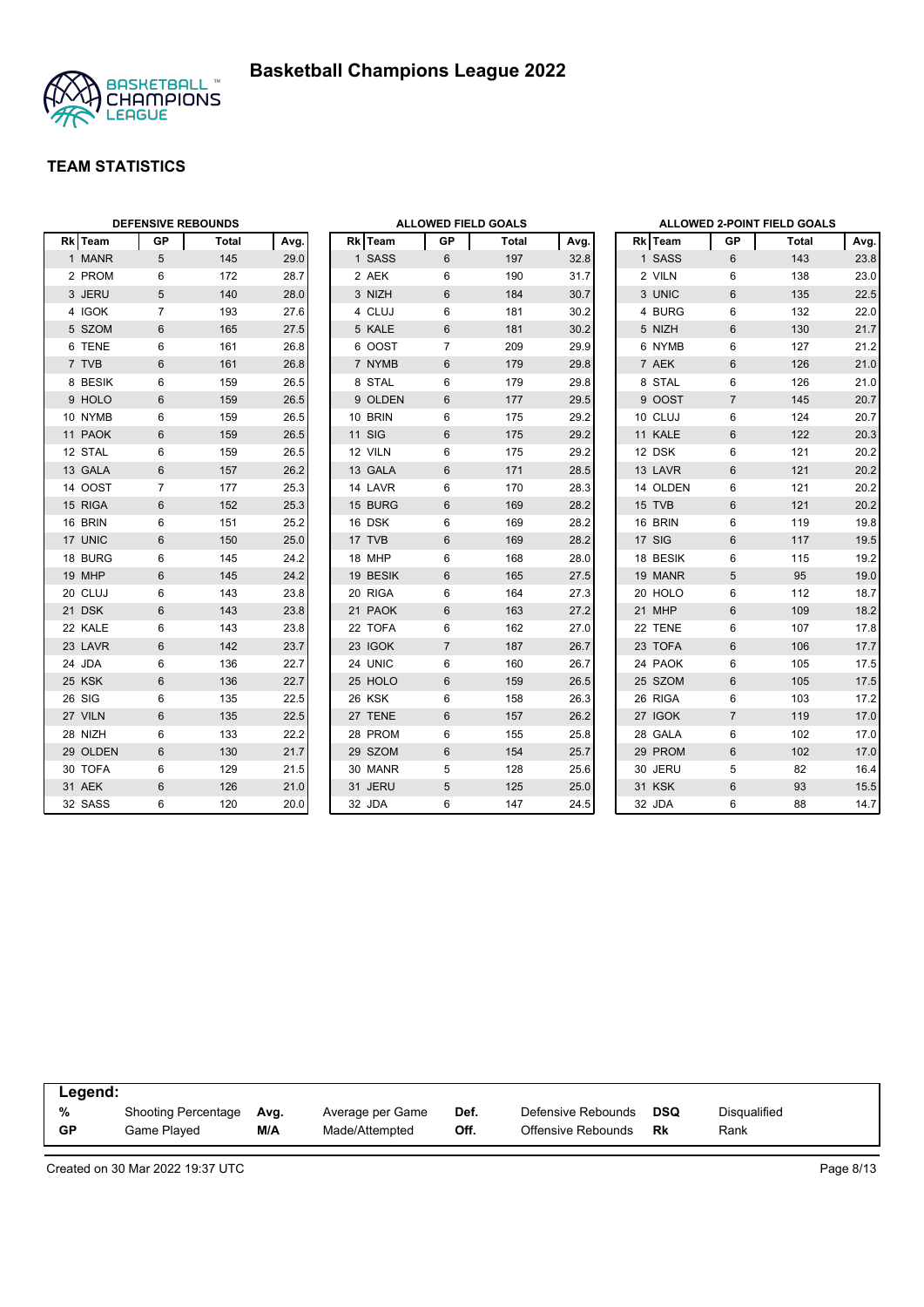

|          | <b>ALLOWED 3-POINT FIELD GOALS</b> |       |      |  | <b>ALLOWED FREE THROWS</b> |                |       |      |  | <b>ALLOWED FIELD GOALS ATTEMPTS</b> |                |       |      |  |
|----------|------------------------------------|-------|------|--|----------------------------|----------------|-------|------|--|-------------------------------------|----------------|-------|------|--|
| Rk Team  | GP                                 | Total | Avg. |  | Rk Team                    | GP             | Total | Avg. |  | Rk Team                             | GP             | Total | Avg. |  |
| 1 GALA   | 6                                  | 69    | 11.5 |  | 1 BRIN                     | 6              | 101   | 16.8 |  | 1 TENE                              | 6              | 397   | 66.2 |  |
| 2 KSK    | 6                                  | 65    | 10.8 |  | 2 JERU                     | 5              | 83    | 16.6 |  | 2 OOST                              | $\overline{7}$ | 462   | 66.0 |  |
| 3 AEK    | 6                                  | 64    | 10.7 |  | 3 NYMB                     | $6\,$          | 99    | 16.5 |  | 3 GALA                              | $6\phantom{1}$ | 396   | 66.0 |  |
| 4 RIGA   | 6                                  | 61    | 10.2 |  | 4 BESIK                    | 6              | 98    | 16.3 |  | 4 STAL                              | 6              | 395   | 65.8 |  |
| 5 JDA    | 6                                  | 59    | 9.8  |  | 5 BURG                     | 6              | 97    | 16.2 |  | 5 IGOK                              | $\overline{7}$ | 459   | 65.6 |  |
| 6 KALE   | 6                                  | 59    | 9.8  |  | 6 KSK                      | 6              | 94    | 15.7 |  | 6 MANR                              | 5              | 327   | 65.4 |  |
| 7 MHP    | 6                                  | 59    | 9.8  |  | 7 HOLO                     | 6              | 93    | 15.5 |  | 7 NYMB                              | 6              | 391   | 65.2 |  |
| 8 IGOK   | $\overline{7}$                     | 68    | 9.7  |  | 8 OOST                     | $\overline{7}$ | 105   | 15.0 |  | 8 LAVR                              | 6              | 390   | 65.0 |  |
| 9 PAOK   | 6                                  | 58    | 9.7  |  | 9 CLUJ                     | 6              | 86    | 14.3 |  | 9 BESIK                             | 6              | 388   | 64.7 |  |
| 10 SIG   | 6                                  | 58    | 9.7  |  | 10 TENE                    | 6              | 86    | 14.3 |  | 10 BURG                             | 6              | 387   | 64.5 |  |
| 11 CLUJ  | $6\phantom{1}$                     | 57    | 9.5  |  | 11 RIGA                    | 6              | 85    | 14.2 |  | 11 PAOK                             | 6              | 381   | 63.5 |  |
| 12 BRIN  | 6                                  | 56    | 9.3  |  | 12 SZOM                    | 6              | 85    | 14.2 |  | 12 AEK                              | 6              | 378   | 63.0 |  |
| 13 OLDEN | 6                                  | 56    | 9.3  |  | 13 DSK                     | 6              | 84    | 14.0 |  | 13 KALE                             | $6\phantom{1}$ | 378   | 63.0 |  |
| 14 TOFA  | 6                                  | 56    | 9.3  |  | 14 TOFA                    | 6              | 83    | 13.8 |  | 14 TVB                              | 6              | 378   | 63.0 |  |
| 15 OOST  | $\overline{7}$                     | 64    | 9.1  |  | 15 NIZH                    | 6              | 81    | 13.5 |  | 15 HOLO                             | 6              | 377   | 62.8 |  |
| 16 NIZH  | 6                                  | 54    | 9.0  |  | 16 OLDEN                   | 6              | 81    | 13.5 |  | 16 PROM                             | 6              | 377   | 62.8 |  |
| 17 SASS  | 6                                  | 54    | 9.0  |  | 17 SIG                     | 6              | 81    | 13.5 |  | 17 RIGA                             | 6              | 376   | 62.7 |  |
| 18 PROM  | 6                                  | 53    | 8.8  |  | 18 JDA                     | 6              | 80    | 13.3 |  | 18 SZOM                             | 6              | 376   | 62.7 |  |
| 19 STAL  | $6\phantom{1}$                     | 53    | 8.8  |  | 19 KALE                    | 6              | 80    | 13.3 |  | 19 CLUJ                             | 6              | 374   | 62.3 |  |
| 20 NYMB  | 6                                  | 52    | 8.7  |  | 20 MANR                    | 5              | 66    | 13.2 |  | 20 BRIN                             | 6              | 372   | 62.0 |  |
| 21 JERU  | 5                                  | 43    | 8.6  |  | 21 GALA                    | 6              | 75    | 12.5 |  | 21 SASS                             | 6              | 372   | 62.0 |  |
| 22 BESIK | 6                                  | 50    | 8.3  |  | 22 PAOK                    | 6              | 75    | 12.5 |  | 22 JERU                             | 5              | 309   | 61.8 |  |
| 23 TENE  | 6                                  | 50    | 8.3  |  | 23 IGOK                    | $\overline{7}$ | 84    | 12.0 |  | 23 MHP                              | 6              | 369   | 61.5 |  |
| 24 LAVR  | 6                                  | 49    | 8.2  |  | 24 AEK                     | 6              | 72    | 12.0 |  | 24 VILN                             | 6              | 365   | 60.8 |  |
| 25 SZOM  | 6                                  | 49    | 8.2  |  | 25 STAL                    | 6              | 72    | 12.0 |  | 25 NIZH                             | 6              | 362   | 60.3 |  |
| 26 DSK   | 6                                  | 48    | 8.0  |  | 26 PROM                    | 6              | 71    | 11.8 |  | 26 KSK                              | 6              | 361   | 60.2 |  |
| 27 TVB   | $6\phantom{1}$                     | 48    | 8.0  |  | 27 SASS                    | 6              | 68    | 11.3 |  | 27 UNIC                             | 6              | 359   | 59.8 |  |
| 28 HOLO  | 6                                  | 47    | 7.8  |  | 28 TVB                     | 6              | 60    | 10.0 |  | 28 OLDEN                            | 6              | 358   | 59.7 |  |
| 29 MANR  | 5                                  | 33    | 6.6  |  | 29 UNIC                    | 6              | 58    | 9.7  |  | 29 DSK                              | 6              | 353   | 58.8 |  |
| 30 BURG  | 6                                  | 37    | 6.2  |  | 30 MHP                     | 6              | 55    | 9.2  |  | 30 SIG                              | 6              | 350   | 58.3 |  |
| 31 VILN  | $6\phantom{1}$                     | 37    | 6.2  |  | 31 VILN                    | 6              | 55    | 9.2  |  | 31 TOFA                             | 6              | 350   | 58.3 |  |
| 32 UNIC  | 6                                  | 25    | 4.2  |  | 32 LAVR                    | 6              | 51    | 8.5  |  | 32 JDA                              | 6              | 331   | 55.2 |  |

| Legend:   |                            |      |                  |      |                    |     |              |  |
|-----------|----------------------------|------|------------------|------|--------------------|-----|--------------|--|
| %         | <b>Shooting Percentage</b> | Avg. | Average per Game | Def. | Defensive Rebounds | DSQ | Disqualified |  |
| <b>GP</b> | Game Played                | M/A  | Made/Attempted   | Off. | Offensive Rebounds | Rk  | Rank         |  |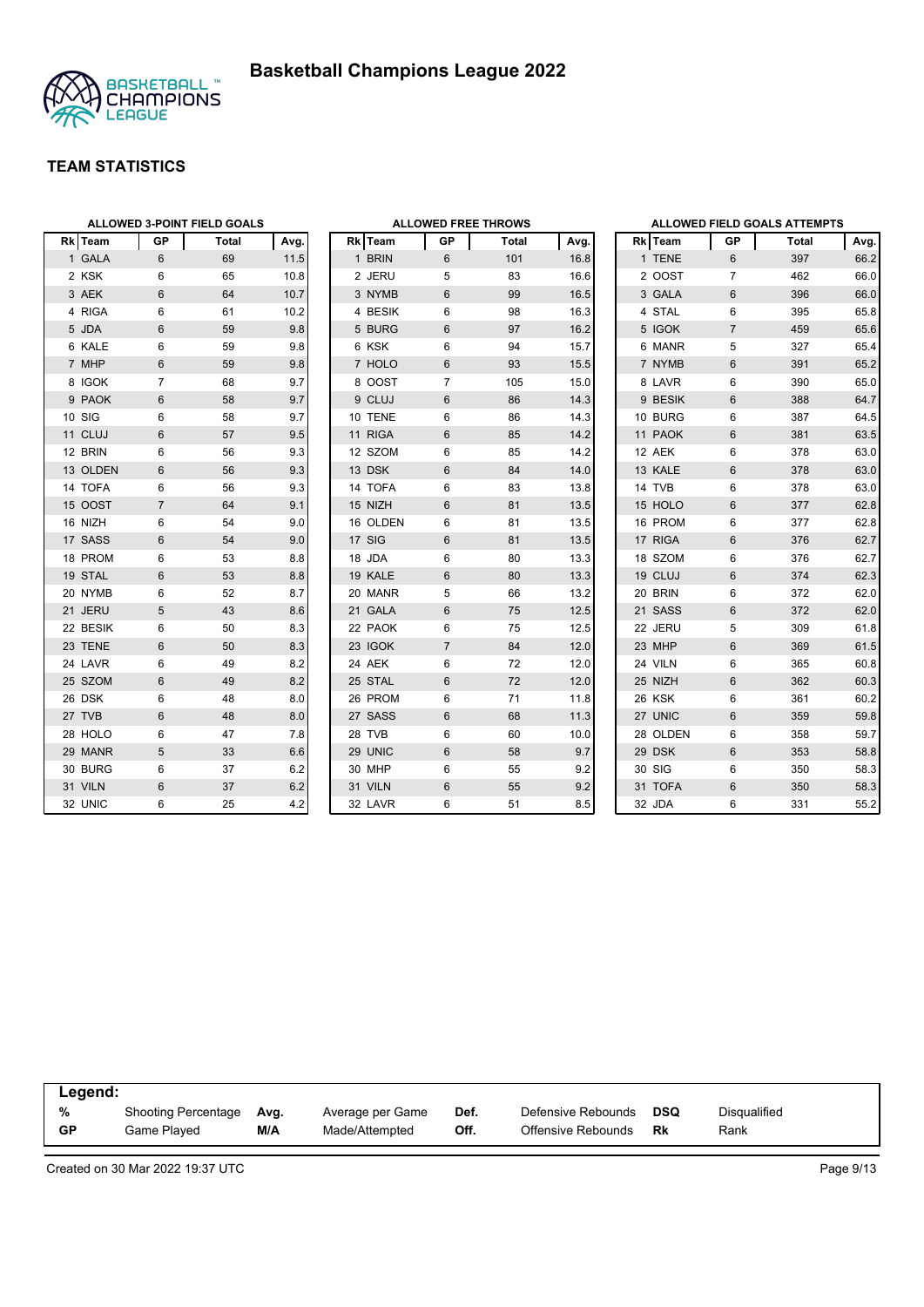



|              |                |                | ALLOWED 2-POINT FIELD GOALS ATTEMPTS |      | A              |
|--------------|----------------|----------------|--------------------------------------|------|----------------|
|              | <b>Rk</b> Team | GP             | <b>Total</b>                         | Avg. | R              |
| $\mathbf{1}$ | <b>BURG</b>    | 6              | 253                                  | 42.2 |                |
|              | 2 UNIC         | 6              | 252                                  | 42.0 |                |
|              | 3 VILN         | 6              | 249                                  | 41.5 |                |
|              | 4 NYMB         | 6              | 248                                  | 41.3 |                |
|              | 5 TENE         | 6              | 247                                  | 41.2 |                |
|              | 6 OOST         | 7              | 286                                  | 40.9 |                |
|              | 7 SASS         | 6              | 244                                  | 40.7 |                |
|              | 8 BESIK        | 6              | 238                                  | 39.7 |                |
|              | 9 TVB          | 6              | 238                                  | 39.7 |                |
|              | 10 KALE        | 6              | 232                                  | 38.7 | $\overline{1}$ |
|              | 11 MANR        | 5              | 193                                  | 38.6 | 1 <sup>1</sup> |
|              | 12 RIGA        | 6              | 227                                  | 37.8 | 1:             |
|              | 13 IGOK        | $\overline{7}$ | 263                                  | 37.6 | 1:             |
|              | 14 HOLO        | 6              | 224                                  | 37.3 | 1.             |
|              | 15 PROM        | 6              | 222                                  | 37.0 | 1!             |
|              | 16 AEK         | 6              | 221                                  | 36.8 | $\overline{1}$ |
|              | 17 LAVR        | 6              | 221                                  | 36.8 | 1              |
|              | 18 CLUJ        | 6              | 219                                  | 36.5 | 1 <sub>i</sub> |
|              | 19 NIZH        | 6              | 219                                  | 36.5 | 1 <sup>1</sup> |
|              | 20 BRIN        | 6              | 215                                  | 35.8 | $\overline{2}$ |
|              | 21 OLDEN       | 6              | 215                                  | 35.8 | $2^{\circ}$    |
|              | 22 PAOK        | 6              | 215                                  | 35.8 | 2:             |
|              | 23 GALA        | 6              | 212                                  | 35.3 | 2:             |
|              | 24 MHP         | 6              | 211                                  | 35.2 | $\overline{c}$ |
|              | 25 STAL        | 6              | 205                                  | 34.2 | 2!             |
|              | 26 SZOM        | 6              | 205                                  | 34.2 | $\overline{2}$ |
|              | 27 TOFA        | 6              | 204                                  | 34.0 | $2^{r}$        |
|              | 28 JERU        | 5              | 169                                  | 33.8 | 2 <sub>i</sub> |
|              | 29 DSK         | 6              | 201                                  | 33.5 | 2!             |
|              | 30 SIG         | 6              | 196                                  | 32.7 | $\overline{3}$ |
|              | 31 KSK         | 6              | 192                                  | 32.0 | 3 <sup>5</sup> |
|              | 32 JDA         | 6              | 167                                  | 27.8 | 3              |

|                |                |                | ALLOWED 3-POINT FIELD GOAL ATTEMPTS |      |
|----------------|----------------|----------------|-------------------------------------|------|
|                | <b>Rk</b> Team | GP             | <b>Total</b>                        | Avg. |
| 1              | <b>STAL</b>    | 6              | 190                                 | 31.7 |
| 2              | <b>GALA</b>    | 6              | 184                                 | 30.7 |
| 3              | <b>SZOM</b>    | 6              | 171                                 | 28.5 |
| 4              | <b>KSK</b>     | 6              | 169                                 | 28.2 |
| 5              | LAVR           | 6              | 169                                 | 28.2 |
| 6              | <b>IGOK</b>    | $\overline{7}$ | 196                                 | 28.0 |
| $\overline{7}$ | <b>JERU</b>    | 5              | 140                                 | 28.0 |
| 8              | <b>PAOK</b>    | 6              | 166                                 | 27.7 |
| 9              | <b>JDA</b>     | 6              | 164                                 | 27.3 |
| 10             | <b>MANR</b>    | 5              | 134                                 | 26.8 |
| 11             | <b>MHP</b>     | 6              | 158                                 | 26.3 |
| 12             | <b>AEK</b>     | 6              | 157                                 | 26.2 |
| 13             | <b>BRIN</b>    | 6              | 157                                 | 26.2 |
|                | 14 CLUJ        | 6              | 155                                 | 25.8 |
|                | 15 PROM        | 6              | 155                                 | 25.8 |
|                | 16 SIG         | 6              | 154                                 | 25.7 |
|                | 17 HOLO        | 6              | 153                                 | 25.5 |
|                | 18 DSK         | 6              | 152                                 | 25.3 |
|                | 19 OOST        | $\overline{7}$ | 176                                 | 25.1 |
| 20             | <b>BESIK</b>   | 6              | 150                                 | 25.0 |
| 21             | <b>TENE</b>    | 6              | 150                                 | 25.0 |
| 22             | <b>RIGA</b>    | 6              | 149                                 | 24.8 |
| 23             | <b>KALE</b>    | 6              | 146                                 | 24.3 |
| 24             | <b>TOFA</b>    | 6              | 146                                 | 24.3 |
| 25             | <b>NIZH</b>    | 6              | 143                                 | 23.8 |
| 26             | <b>NYMB</b>    | 6              | 143                                 | 23.8 |
|                | 27 OLDEN       | 6              | 143                                 | 23.8 |
|                | 28 TVB         | 6              | 140                                 | 23.3 |
| 29             | <b>BURG</b>    | 6              | 134                                 | 22.3 |
| 30             | SASS           | 6              | 128                                 | 21.3 |
| 31             | <b>VILN</b>    | 6              | 116                                 | 19.3 |
| 32             | <b>UNIC</b>    | 6              | 107                                 | 17.8 |
|                |                |                |                                     |      |

|                |             |                | <b>ALLOWED FREE THROWS ATTEMPTS</b> |      |
|----------------|-------------|----------------|-------------------------------------|------|
|                | Rk Team     | GP             | <b>Total</b>                        | Avg. |
|                | 1 NYMB      | 6              | 134                                 | 22.3 |
|                | 2 HOLO      | 6              | 133                                 | 22.2 |
|                | 3 BRIN      | 6              | 132                                 | 22.0 |
|                | 4 OOST      | 7              | 153                                 | 21.9 |
| 5              | <b>DSK</b>  | 6              | 127                                 | 21.2 |
|                | 6 KSK       | 6              | 127                                 | 21.2 |
| $\overline{7}$ | <b>JERU</b> | 5              | 105                                 | 21.0 |
|                | 8 BURG      | 6              | 125                                 | 20.8 |
| 9              | <b>SZOM</b> | 6              | 118                                 | 19.7 |
|                | 10 BESIK    | 6              | 117                                 | 19.5 |
|                | 11 CLUJ     | 6              | 116                                 | 19.3 |
|                | 12 STAL     | 6              | 110                                 | 18.3 |
|                | 13 TOFA     | 6              | 110                                 | 18.3 |
|                | 14 NIZH     | 6              | 109                                 | 18.2 |
|                | 15 PROM     | 6              | 109                                 | 18.2 |
|                | 16 MANR     | 5              | 91                                  | 18.2 |
|                | 17 GALA     | 6              | 108                                 | 18.0 |
|                | 18 KALE     | 6              | 108                                 | 18.0 |
|                | 19 RIGA     | 6              | 107                                 | 17.8 |
|                | 20 OLDEN    | 6              | 106                                 | 17.7 |
|                | 21 SIG      | 6              | 106                                 | 17.7 |
|                | 22 TENE     | 6              | 103                                 | 17.2 |
|                | 23 JDA      | 6              | 98                                  | 16.3 |
|                | 24 AEK      | 6              | 97                                  | 16.2 |
|                | 25 PAOK     | 6              | 96                                  | 16.0 |
|                | 26 TVB      | 6              | 91                                  | 15.2 |
|                | 27 SASS     | 6              | 90                                  | 15.0 |
|                | 28 UNIC     | 6              | 86                                  | 14.3 |
|                | 29 IGOK     | $\overline{7}$ | 99                                  | 14.1 |
|                | 30 MHP      | 6              | 80                                  | 13.3 |
|                | 31 VILN     | 6              | 78                                  | 13.0 |
|                | 32 LAVR     | 6              | 71                                  | 11.8 |

|           | Legend:             |      |                  |      |                    |     |              |  |  |  |  |
|-----------|---------------------|------|------------------|------|--------------------|-----|--------------|--|--|--|--|
| %         | Shooting Percentage | Avg. | Average per Game | Def. | Defensive Rebounds | DSQ | Disqualified |  |  |  |  |
| <b>GP</b> | Game Plaved         | M/A  | Made/Attempted   | Off. | Offensive Rebounds | Rk  | Rank         |  |  |  |  |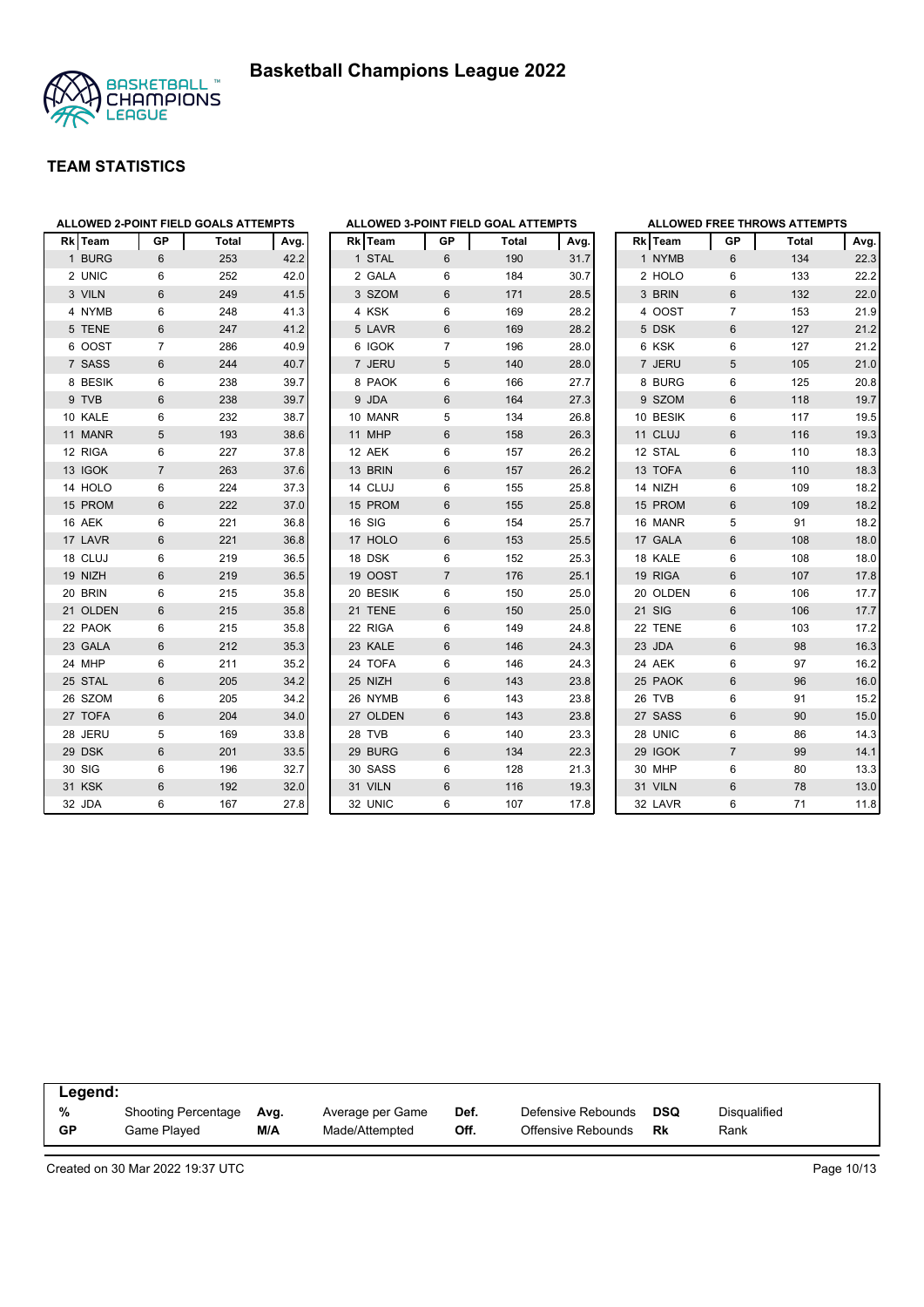



|          | <b>OPPONENT TOTAL FIELD GOALS %</b> |         |      |          |           | <b>OPPONENT 2-POINT FIELD GOALS %</b> |      | <b>OPPONENT 3-POINT FIELD GOALS %</b> |                |        |      |  |
|----------|-------------------------------------|---------|------|----------|-----------|---------------------------------------|------|---------------------------------------|----------------|--------|------|--|
| Rk Team  | <b>GP</b>                           | M/A     | %    | Rk Team  | <b>GP</b> | M/A                                   | $\%$ | Rk Team                               | GP             | M/A    | $\%$ |  |
| 1 MANR   | 5                                   | 128/327 | 39.1 | 1 TENE   | 6         | 107/247                               | 43.3 | 1 UNIC                                | 6              | 25/107 | 23.4 |  |
| 2 TENE   | 6                                   | 157/397 | 39.5 | 2 IGOK   | 7         | 119/263                               | 45.2 | 2 MANR                                | 5              | 33/134 | 24.6 |  |
| 3 JERU   | $\sqrt{5}$                          | 125/309 | 40.5 | 3 RIGA   | 6         | 103/227                               | 45.4 | 3 BURG                                | $\,6\,$        | 37/134 | 27.6 |  |
| 4 IGOK   | $\overline{7}$                      | 187/459 | 40.7 | 4 PROM   | 6         | 102/222                               | 45.9 | 4 STAL                                | 6              | 53/190 | 27.9 |  |
| 5 SZOM   | $6\phantom{1}$                      | 154/376 | 41.0 | 5 GALA   | 6         | 102/212                               | 48.1 | 5 SZOM                                | $6\phantom{1}$ | 49/171 | 28.7 |  |
| 6 PROM   | 6                                   | 155/377 | 41.1 | 6 BESIK  | 6         | 115/238                               | 48.3 | 6 LAVR                                | 6              | 49/169 | 29.0 |  |
| 7 HOLO   | 6                                   | 159/377 | 42.2 | 7 KSK    | 6         | 93/192                                | 48.4 | 7 JERU                                | 5              | 43/140 | 30.7 |  |
| 8 BESIK  | 6                                   | 165/388 | 42.5 | 8 JERU   | 5         | 82/169                                | 48.5 | 8 HOLO                                | 6              | 47/153 | 30.7 |  |
| 9 PAOK   | 6                                   | 163/381 | 42.8 | 9 PAOK   | 6         | 105/215                               | 48.8 | 9 DSK                                 | 6              | 48/152 | 31.6 |  |
| 10 GALA  | 6                                   | 171/396 | 43.2 | 10 MANR  | 5         | 95/193                                | 49.2 | 10 VILN                               | 6              | 37/116 | 31.9 |  |
| 11 LAVR  | 6                                   | 170/390 | 43.6 | 11 HOLO  | 6         | 112/224                               | 50.0 | 11 BESIK                              | 6              | 50/150 | 33.3 |  |
| 12 RIGA  | 6                                   | 164/376 | 43.6 | 12 OOST  | 7         | 145/286                               | 50.7 | 12 TENE                               | 6              | 50/150 | 33.3 |  |
| 13 BURG  | 6                                   | 169/387 | 43.7 | 13 TVB   | 6         | 121/238                               | 50.8 | 13 PROM                               | 6              | 53/155 | 34.2 |  |
| 14 KSK   | 6                                   | 158/361 | 43.8 | 14 NYMB  | 6         | 127/248                               | 51.2 | 14 TVB                                | 6              | 48/140 | 34.3 |  |
| 15 JDA   | 6                                   | 147/331 | 44.4 | 15 SZOM  | 6         | 105/205                               | 51.2 | 15 IGOK                               | $\overline{7}$ | 68/196 | 34.7 |  |
| 16 UNIC  | 6                                   | 160/359 | 44.6 | 16 MHP   | 6         | 109/211                               | 51.7 | 16 PAOK                               | 6              | 58/166 | 34.9 |  |
| 17 TVB   | 6                                   | 169/378 | 44.7 | 17 TOFA  | 6         | 106/204                               | 52.0 | 17 BRIN                               | 6              | 56/157 | 35.7 |  |
| 18 OOST  | $\overline{7}$                      | 209/462 | 45.2 | 18 BURG  | 6         | 132/253                               | 52.2 | 18 JDA                                | 6              | 59/164 | 36.0 |  |
| 19 STAL  | 6                                   | 179/395 | 45.3 | 19 KALE  | 6         | 122/232                               | 52.6 | 19 NYMB                               | 6              | 52/143 | 36.4 |  |
| 20 MHP   | 6                                   | 168/369 | 45.5 | 20 JDA   | 6         | 88/167                                | 52.7 | 20 OOST                               | $\overline{7}$ | 64/176 | 36.4 |  |
| 21 NYMB  | 6                                   | 179/391 | 45.8 | 21 UNIC  | 6         | 135/252                               | 53.6 | 21 CLUJ                               | 6              | 57/155 | 36.8 |  |
| 22 TOFA  | 6                                   | 162/350 | 46.3 | 22 LAVR  | 6         | 121/221                               | 54.8 | 22 MHP                                | 6              | 59/158 | 37.3 |  |
| 23 BRIN  | 6                                   | 175/372 | 47.0 | 23 BRIN  | 6         | 119/215                               | 55.3 | 23 GALA                               | $6\phantom{1}$ | 69/184 | 37.5 |  |
| 24 DSK   | 6                                   | 169/353 | 47.9 | 24 VILN  | 6         | 138/249                               | 55.4 | 24 SIG                                | 6              | 58/154 | 37.7 |  |
| 25 KALE  | 6                                   | 181/378 | 47.9 | 25 OLDEN | 6         | 121/215                               | 56.3 | 25 NIZH                               | 6              | 54/143 | 37.8 |  |
| 26 VILN  | 6                                   | 175/365 | 47.9 | 26 CLUJ  | 6         | 124/219                               | 56.6 | 26 TOFA                               | 6              | 56/146 | 38.4 |  |
| 27 CLUJ  | 6                                   | 181/374 | 48.4 | 27 AEK   | 6         | 126/221                               | 57.0 | 27 KSK                                | 6              | 65/169 | 38.5 |  |
| 28 OLDEN | 6                                   | 177/358 | 49.4 | 28 SASS  | 6         | 143/244                               | 58.6 | 28 OLDEN                              | 6              | 56/143 | 39.2 |  |
| 29 SIG   | 6                                   | 175/350 | 50.0 | 29 NIZH  | 6         | 130/219                               | 59.4 | 29 KALE                               | 6              | 59/146 | 40.4 |  |
| 30 AEK   | 6                                   | 190/378 | 50.3 | 30 SIG   | 6         | 117/196                               | 59.7 | 30 AEK                                | 6              | 64/157 | 40.8 |  |
| 31 NIZH  | $6\phantom{1}$                      | 184/362 | 50.8 | 31 DSK   | 6         | 121/201                               | 60.2 | 31 RIGA                               | 6              | 61/149 | 40.9 |  |
| 32 SASS  | 6                                   | 197/372 | 53.0 | 32 STAL  | 6         | 126/205                               | 61.5 | 32 SASS                               | 6              | 54/128 | 42.2 |  |

| Legend:   |                     |      |                  |      |                    |            |              |  |
|-----------|---------------------|------|------------------|------|--------------------|------------|--------------|--|
| %         | Shooting Percentage | Avg. | Average per Game | Def. | Defensive Rebounds | <b>DSQ</b> | Disqualified |  |
| <b>GP</b> | Game Played         | M/A  | Made/Attempted   | Off. | Offensive Rebounds | Rk         | Rank         |  |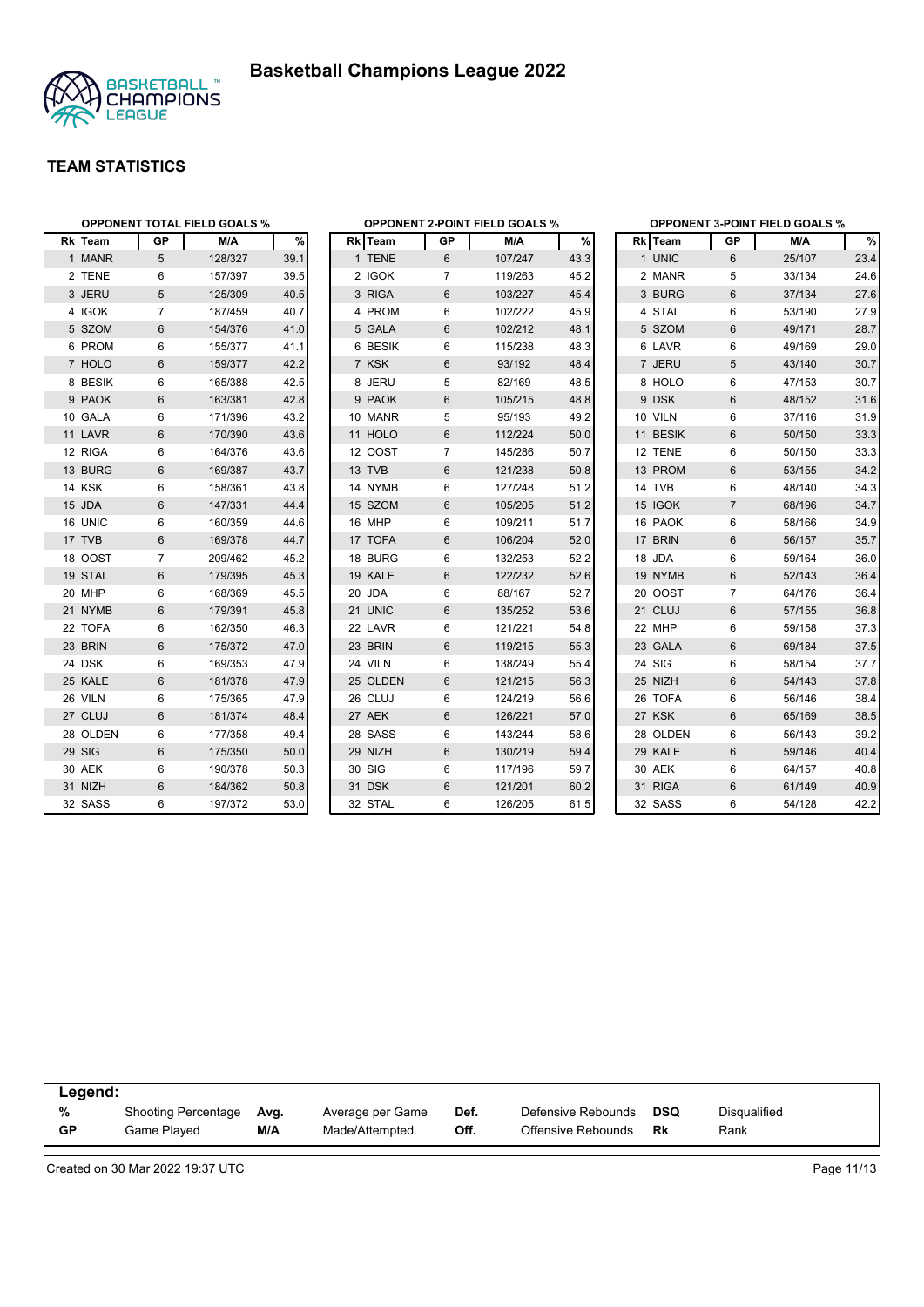

| <b>OPPONENT FREE THROWS %</b> |                |         |      |  | <b>BENCH POINTS</b> |                |              |      | <b>FAST BREAK POINTS</b> |          |                 |              |      |
|-------------------------------|----------------|---------|------|--|---------------------|----------------|--------------|------|--------------------------|----------|-----------------|--------------|------|
| Rk Team                       | <b>GP</b>      | M/A     | $\%$ |  | Rk Team             | GP             | <b>Total</b> | Avg. |                          | Rk Team  | GP              | <b>Total</b> | Avg. |
| 1 IGOK                        | $\overline{7}$ | 84/99   | 84.8 |  | 1 MANR              | 5              | 202          | 40.4 |                          | 1 GALA   | 6               | 111          | 18.5 |
| 2 BESIK                       | 6              | 98/117  | 83.8 |  | 2 BURG              | 6              | 224          | 37.3 |                          | 2 NYMB   | 6               | 92           | 15.3 |
| 3 TENE                        | 6              | 86/103  | 83.5 |  | 3 JERU              | 5              | 177          | 35.4 |                          | 3 PROM   | 6               | 86           | 14.3 |
| 4 JDA                         | 6              | 80/98   | 81.6 |  | 4 UNIC              | 6              | 206          | 34.3 |                          | 4 STAL   | 6               | 82           | 13.7 |
| 5 RIGA                        | 6              | 85/107  | 79.4 |  | 5 TENE              | 6              | 203          | 33.8 |                          | 5 PAOK   | 6               | 80           | 13.3 |
| 6 JERU                        | 5              | 83/105  | 79.0 |  | 6 KALE              | 6              | 191          | 31.8 |                          | 6 SZOM   | 6               | 76           | 12.7 |
| 7 PAOK                        | 6              | 75/96   | 78.1 |  | 7 DSK               | 6              | 189          | 31.5 |                          | 7 BRIN   | 6               | 70           | 11.7 |
| 8 BURG                        | 6              | 97/125  | 77.6 |  | 8 SZOM              | 6              | 189          | 31.5 |                          | 8 OLDEN  | 6               | 69           | 11.5 |
| 9 BRIN                        | 6              | 101/132 | 76.5 |  | 9 NIZH              | 6              | 185          | 30.8 |                          | 9 TVB    | 6               | 66           | 11.0 |
| 10 OLDEN                      | 6              | 81/106  | 76.4 |  | <b>10 KSK</b>       | 6              | 183          | 30.5 |                          | 10 BESIK | 6               | 65           | 10.8 |
| <b>11 SIG</b>                 | $6\phantom{1}$ | 81/106  | 76.4 |  | 11 RIGA             | 6              | 179          | 29.8 |                          | 11 MHP   | 6               | 65           | 10.8 |
| 12 SASS                       | 6              | 68/90   | 75.6 |  | 12 BRIN             | 6              | 168          | 28.0 |                          | 12 SASS  | 6               | 65           | 10.8 |
| 13 TOFA                       | 6              | 83/110  | 75.5 |  | 13 MHP              | 6              | 167          | 27.8 |                          | 13 TOFA  | $6\phantom{1}6$ | 65           | 10.8 |
| 14 NIZH                       | 6              | 81/109  | 74.3 |  | <b>14 SIG</b>       | 6              | 166          | 27.7 |                          | 14 UNIC  | 6               | 65           | 10.8 |
| 15 AEK                        | 6              | 72/97   | 74.2 |  | 15 OOST             | $\overline{7}$ | 192          | 27.4 |                          | 15 MANR  | 5               | 53           | 10.6 |
| 16 CLUJ                       | 6              | 86/116  | 74.1 |  | 16 IGOK             | $\overline{7}$ | 191          | 27.3 |                          | 16 BURG  | 6               | 63           | 10.5 |
| 17 KALE                       | 6              | 80/108  | 74.1 |  | 17 VILN             | 6              | 161          | 26.8 |                          | 17 VILN  | 6               | 62           | 10.3 |
| 18 KSK                        | 6              | 94/127  | 74.0 |  | 18 HOLO             | 6              | 149          | 24.8 |                          | 18 IGOK  | $\overline{7}$  | 70           | 10.0 |
| 19 NYMB                       | $6\phantom{1}$ | 99/134  | 73.9 |  | 19 PAOK             | 6              | 149          | 24.8 |                          | 19 DSK   | 6               | 60           | 10.0 |
| 20 MANR                       | 5              | 66/91   | 72.5 |  | 20 OLDEN            | 6              | 146          | 24.3 |                          | 20 CLUJ  | 6               | 59           | 9.8  |
| 21 SZOM                       | 6              | 85/118  | 72.0 |  | 21 NYMB             | 6              | 145          | 24.2 |                          | 21 SIG   | 6               | 57           | 9.5  |
| 22 LAVR                       | 6              | 51/71   | 71.8 |  | 22 SASS             | 6              | 145          | 24.2 |                          | 22 AEK   | 6               | 52           | 8.7  |
| 23 VILN                       | 6              | 55/78   | 70.5 |  | 23 BESIK            | 6              | 140          | 23.3 |                          | 23 RIGA  | 6               | 51           | 8.5  |
| 24 HOLO                       | 6              | 93/133  | 69.9 |  | 24 TVB              | 6              | 139          | 23.2 |                          | 24 LAVR  | 6               | 50           | 8.3  |
| 25 GALA                       | 6              | 75/108  | 69.4 |  | 25 PROM             | 6              | 136          | 22.7 |                          | 25 OOST  | $\overline{7}$  | 57           | 8.1  |
| 26 MHP                        | 6              | 55/80   | 68.8 |  | 26 TOFA             | 6              | 135          | 22.5 |                          | 26 JDA   | 6               | 47           | 7.8  |
| 27 OOST                       | $\overline{7}$ | 105/153 | 68.6 |  | 27 CLUJ             | 6              | 134          | 22.3 |                          | 27 HOLO  | 6               | 44           | 7.3  |
| 28 UNIC                       | 6              | 58/86   | 67.4 |  | 28 AEK              | 6              | 130          | 21.7 |                          | 28 JERU  | 5               | 35           | 7.0  |
| 29 DSK                        | 6              | 84/127  | 66.1 |  | 29 JDA              | 6              | 125          | 20.8 |                          | 29 KSK   | 6               | 41           | 6.8  |
| 30 TVB                        | 6              | 60/91   | 65.9 |  | 30 GALA             | 6              | 123          | 20.5 |                          | 30 TENE  | 6               | 41           | 6.8  |
| 31 STAL                       | 6              | 72/110  | 65.5 |  | 31 STAL             | 6              | 106          | 17.7 |                          | 31 NIZH  | 6               | 36           | 6.0  |
| 32 PROM                       | 6              | 71/109  | 65.1 |  | 32 LAVR             | 6              | 103          | 17.2 |                          | 32 KALE  | 6               | 26           | 4.3  |

| Legend: |                            |      |                  |      |                    |     |              |  |  |
|---------|----------------------------|------|------------------|------|--------------------|-----|--------------|--|--|
| %       | <b>Shooting Percentage</b> | Avg. | Average per Game | Def. | Defensive Rebounds | DSQ | Disqualified |  |  |
| GP      | Game Played                | M/A  | Made/Attempted   | Off. | Offensive Rebounds | Rk  | Rank         |  |  |